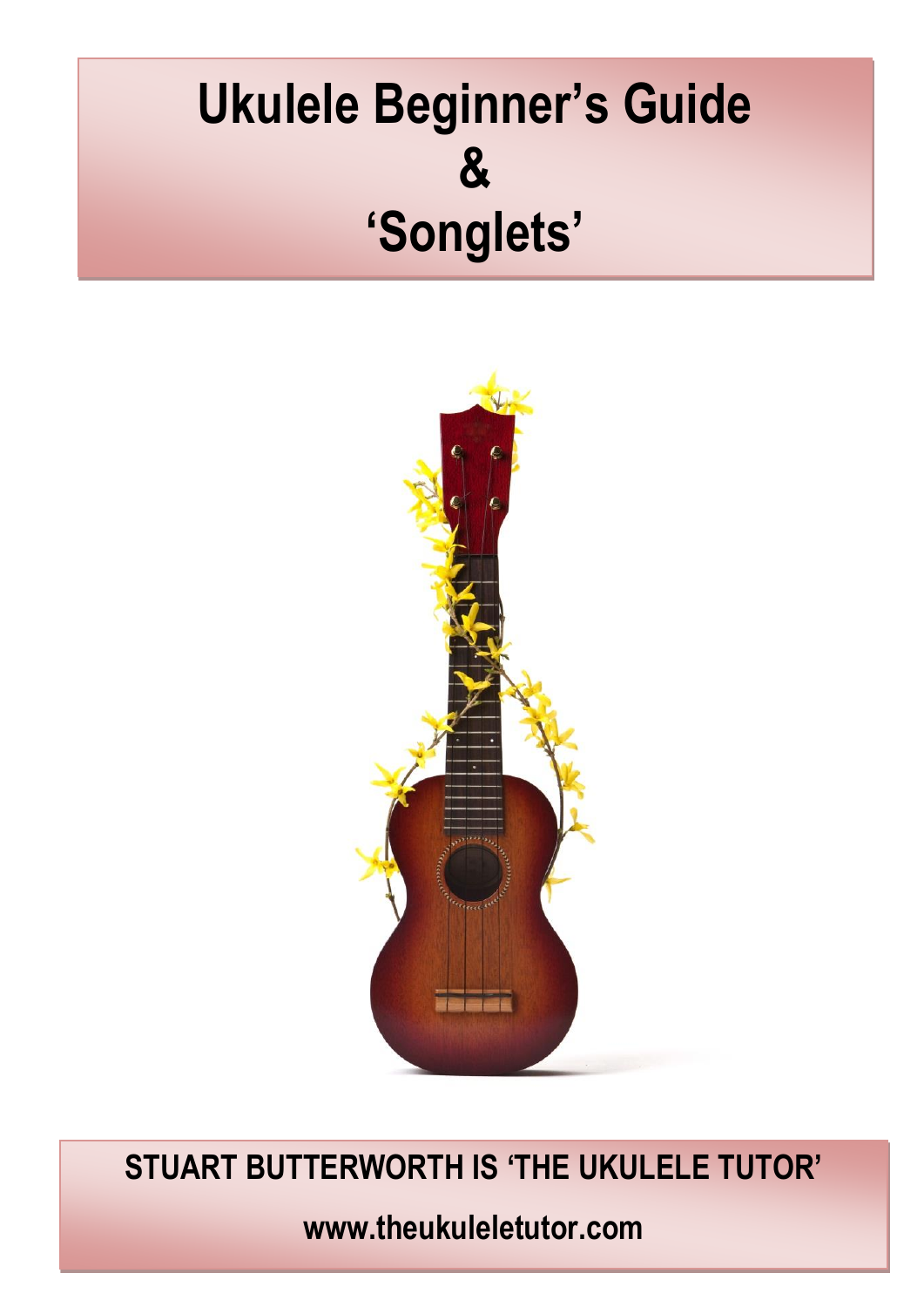# **Aloha!**

A warm welcome to the wonderful world of ukulele from 'The Ukulele Tutor' team. We hope that you enjoy strumming, singing and learning alongside us!

#### **Contents:**

## **Beginner's Guide**

- 1 How to hold your ukulele
- 2 The parts of a ukulele
- 3 The strings
- 4 How to tune your ukulele
- 5 Left hand finger numbers
- 6 Mike Jackson's 'Instant Play Ukulele Method'
- 7 Strumming

## **'Songlets'**

- 1 Achy Breaky Heart [F]
- 2 Achy Breaky Heart [C]
- 3 A Pizza Hut [F]
- 4 A Pizza Hut [C]
- 5 Eleanor Rigby
- 6 Five Hundred Miles
- 7 Go Tell Aunt Rhody [F]
- 8 Go Tell Aunt Rhody [C]
- 9 He's Got the Whole World [F]
- 10 He's Got the Whole World [C]
- 11 Jamaica Farewell
- 12 King of the Road
- 13 Little Liza Jane [F]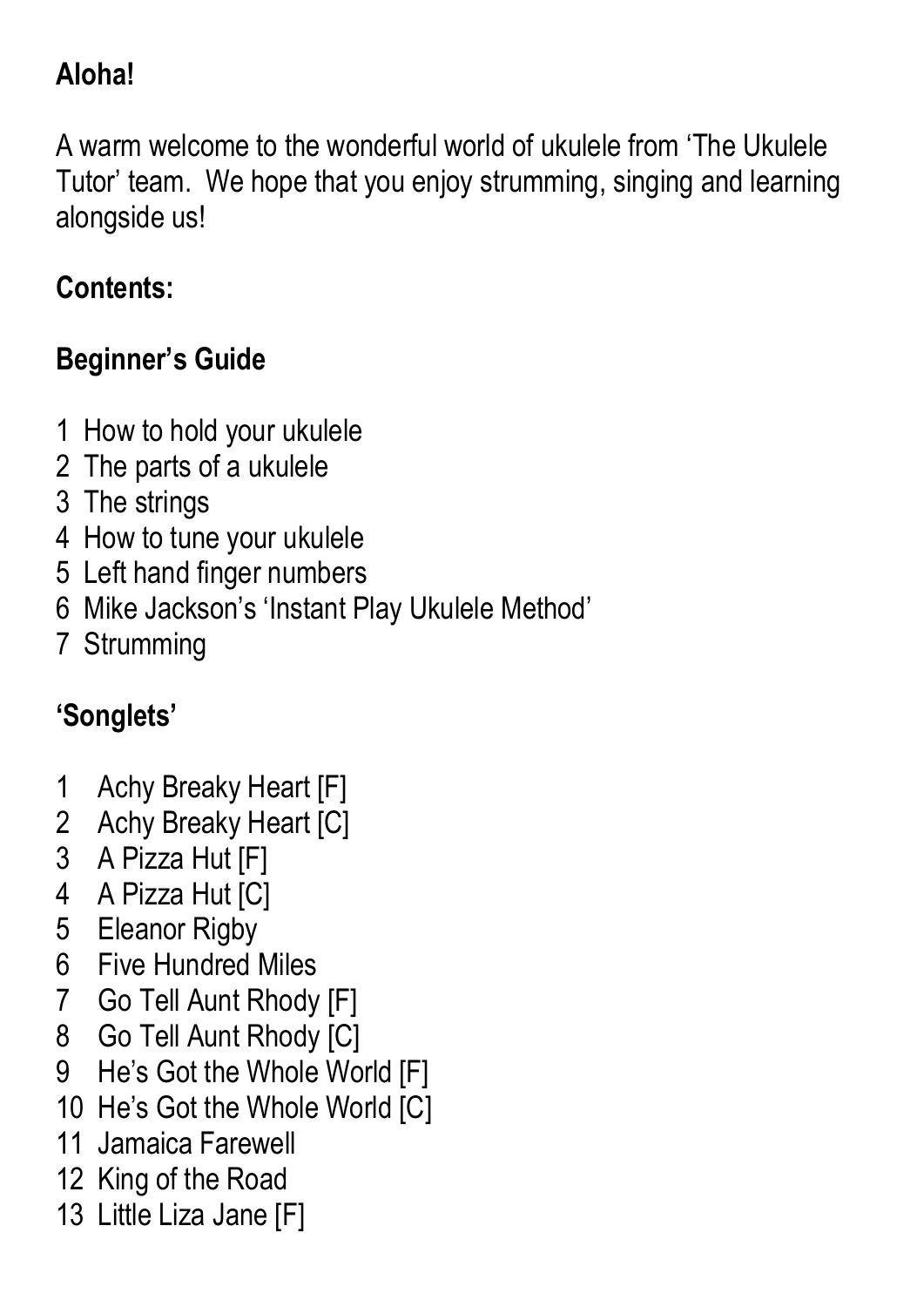## *Contents continued*

- 14 Little Liza Jane [C]
- 15 Paperback Writer [F]
- 16 Paperback Writer [C]
- 17 Please Mister Postman
- 18 Polly Wolly Doodle [F]
- 19 Polly Wolly Doodle [C]
- 20 Rock-a My Soul [F]
- 21 Rock-a My Soul [C]
- 22 Row Row Row Your Boat [F]
- 23 Row Row Row Your Boat [C]
- 24 Skip to My Lou [F]
- 25 Skip to My Lou [C]
- 26 Twist and Shout
- 27 YMCA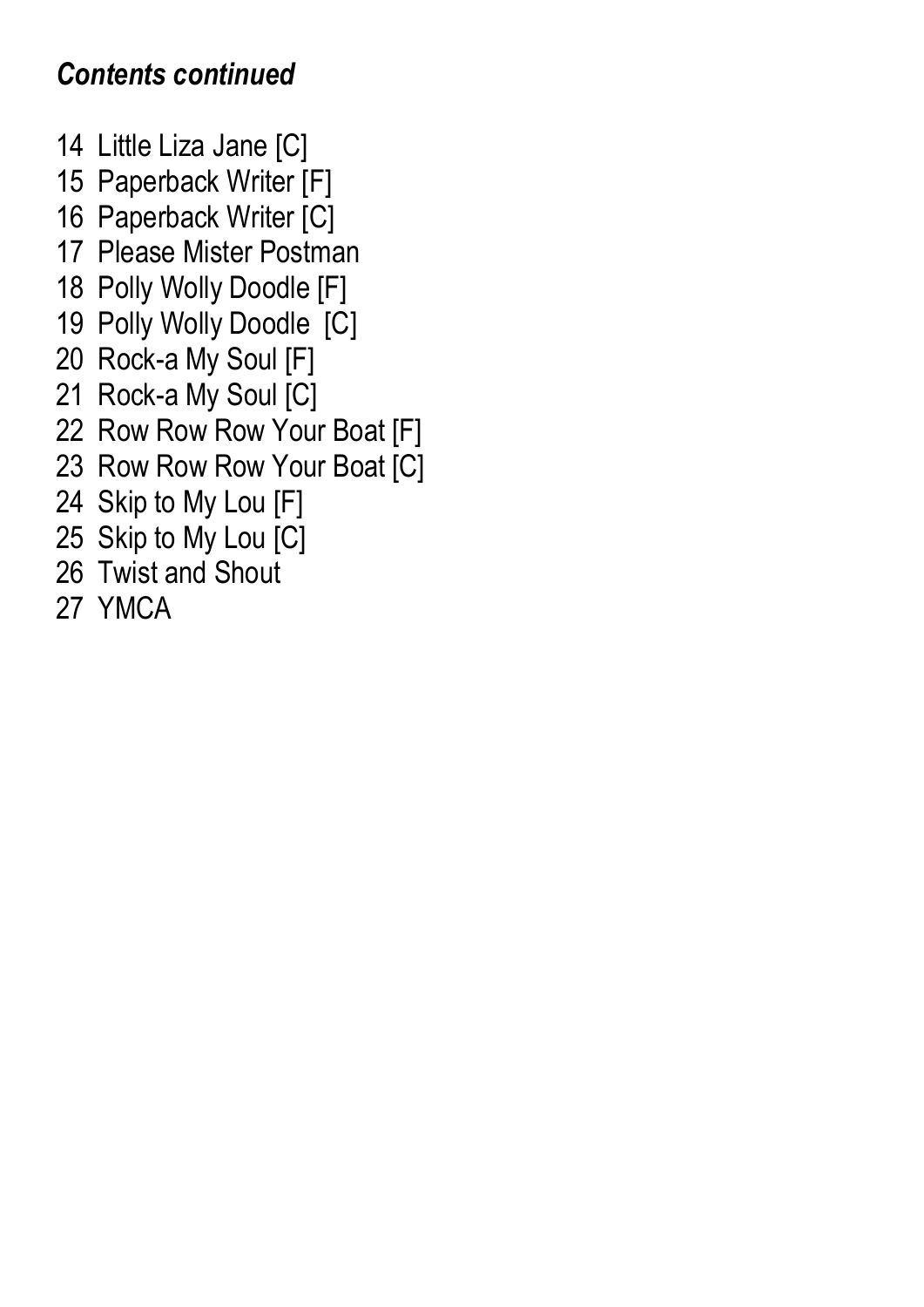## **BEGINNER'S GUIDE**

#### **1 How to Hold Your Ukulele**

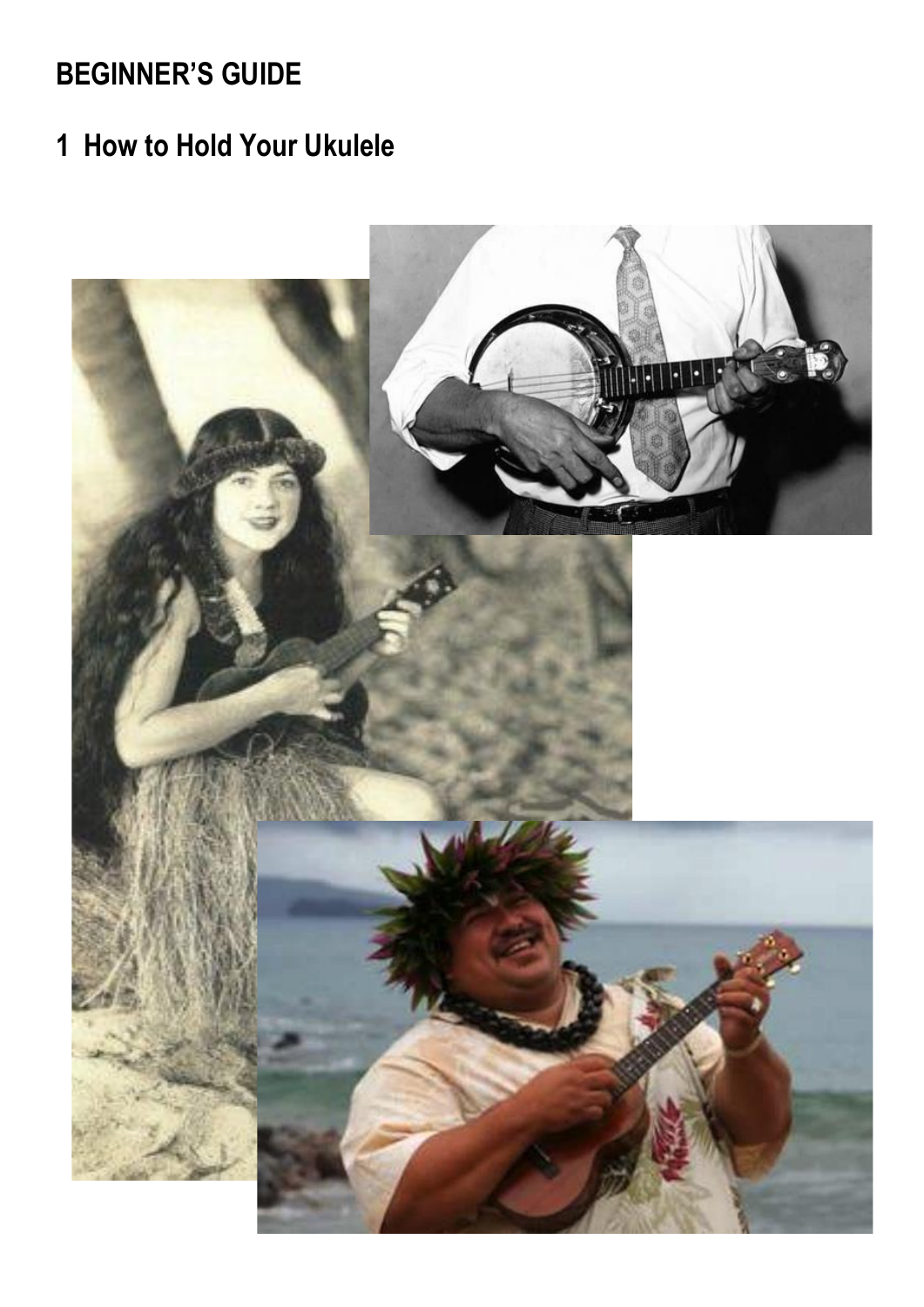#### **2 The Parts of a Ukulele**

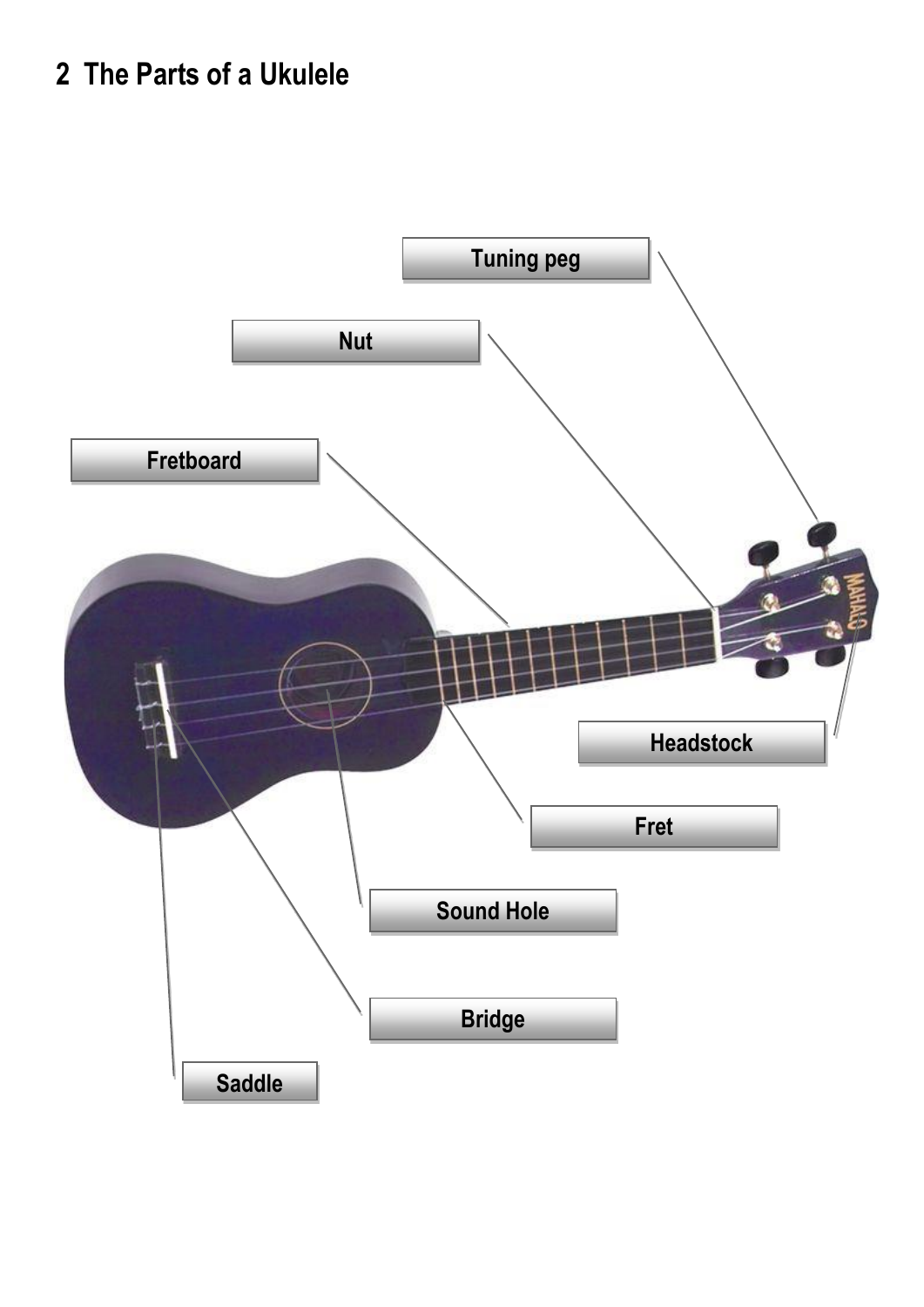## **3 The Strings**

The strings on your 'uke' are tuned to the notes **G C E A**



Starting with the string nearest your head: **GIRAFFES CAN'T EAT ALLIGATORS**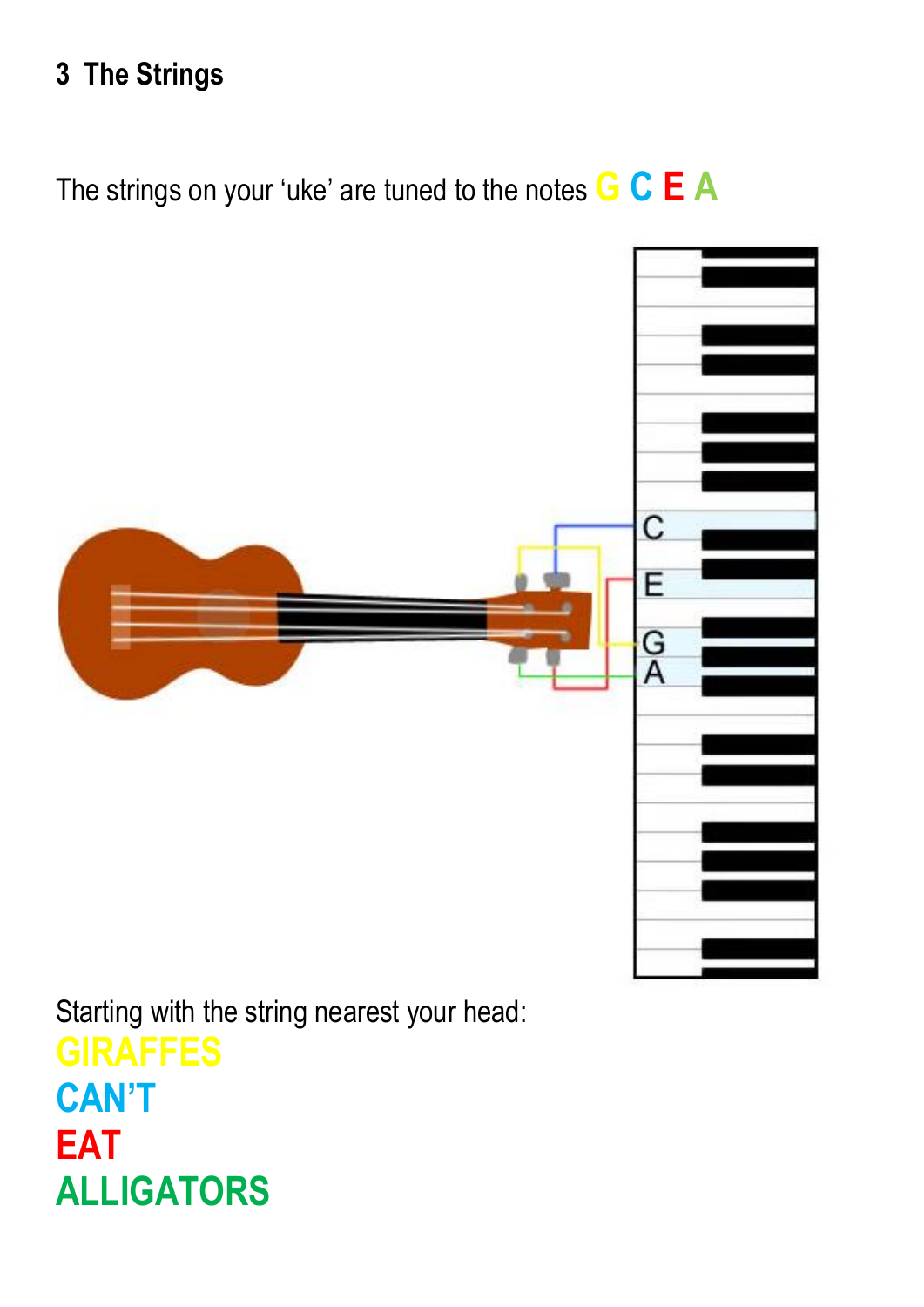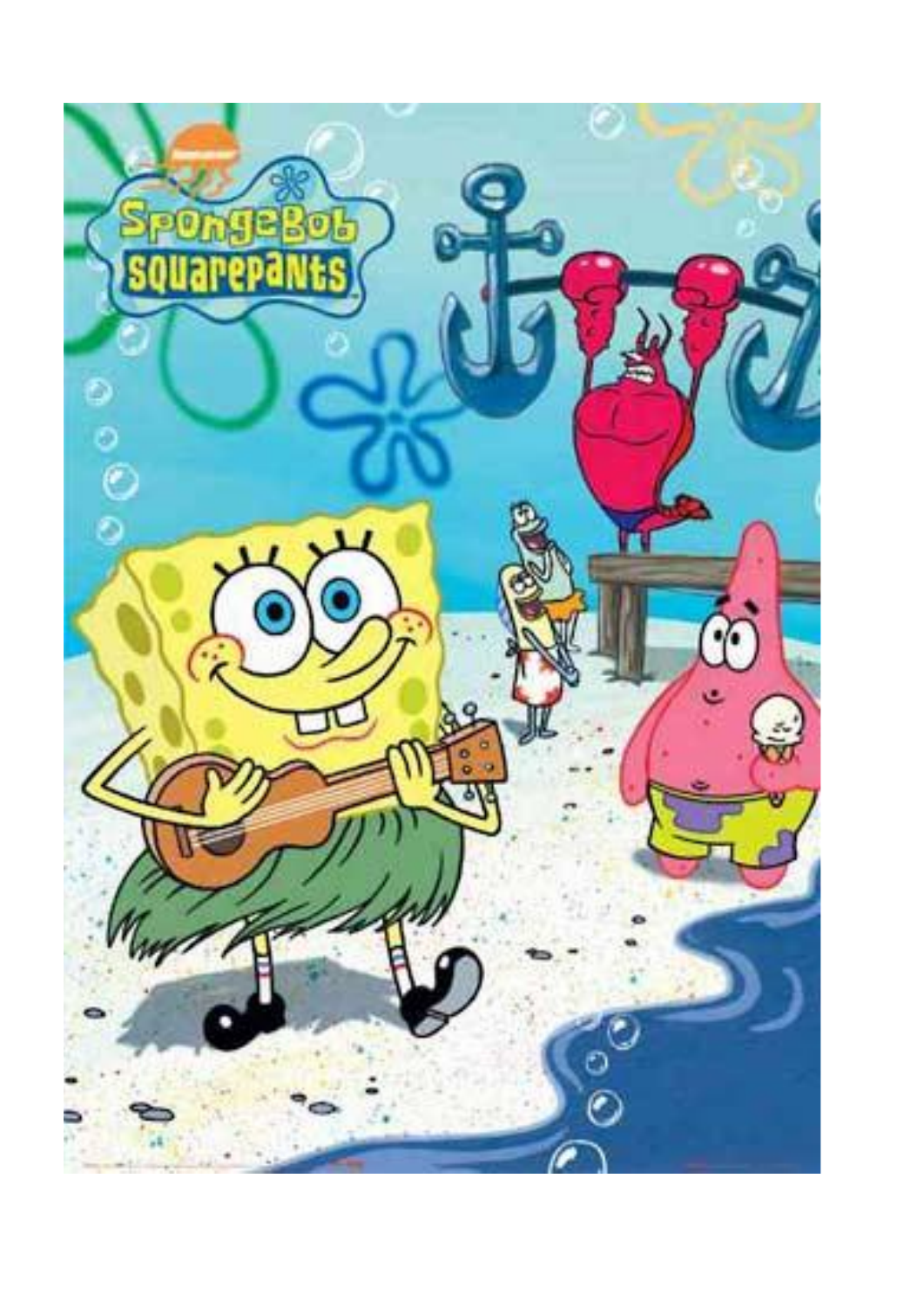#### **4 How to tune your ukulele using a clip-on tuner**



Press and hold the 'On' button at the bottom of the clip-on tuner.

Briefly press (don't hold) the 'On' button until **'UKULELE-C'** appears at the bottom of the display **not** 'Ukulele D' or 'Chromatic'.

In **'UKULELE-C'** mode the clip-on tuner 'listens' *only* for the notes of the four strings – G, C, E and A.

Let's go through how you tune each string.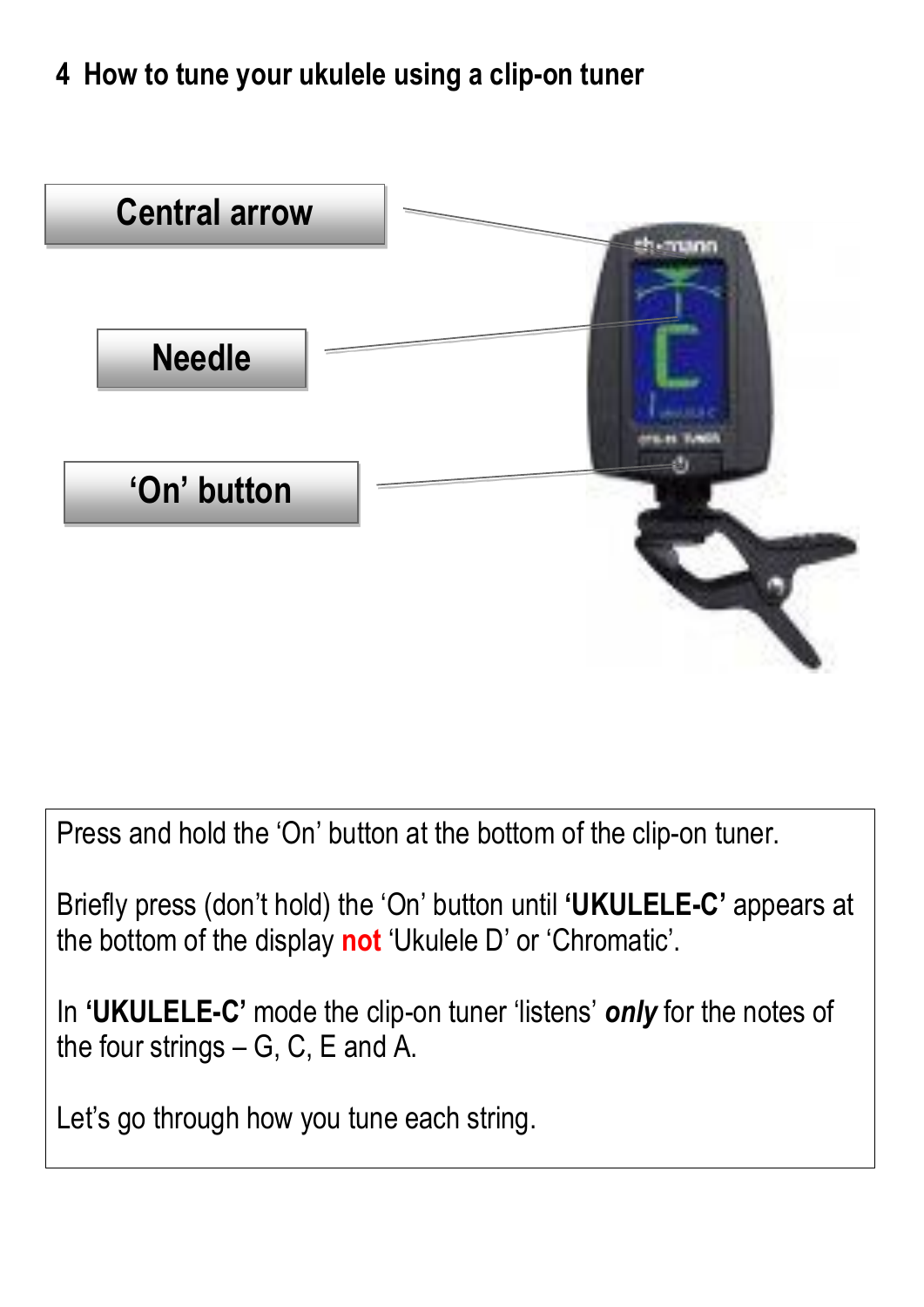

## **Tuning the G string**

- Play the G string repeatedly whilst doing the following:
- If the needle points to the left [Picture 1] turn the G tuning peg **away from you** until the display turns green [Picture 2]
- If the needle points to the right [Picture 3] turn the G tuning peg **towards you** until the display turns green [Picture 4]

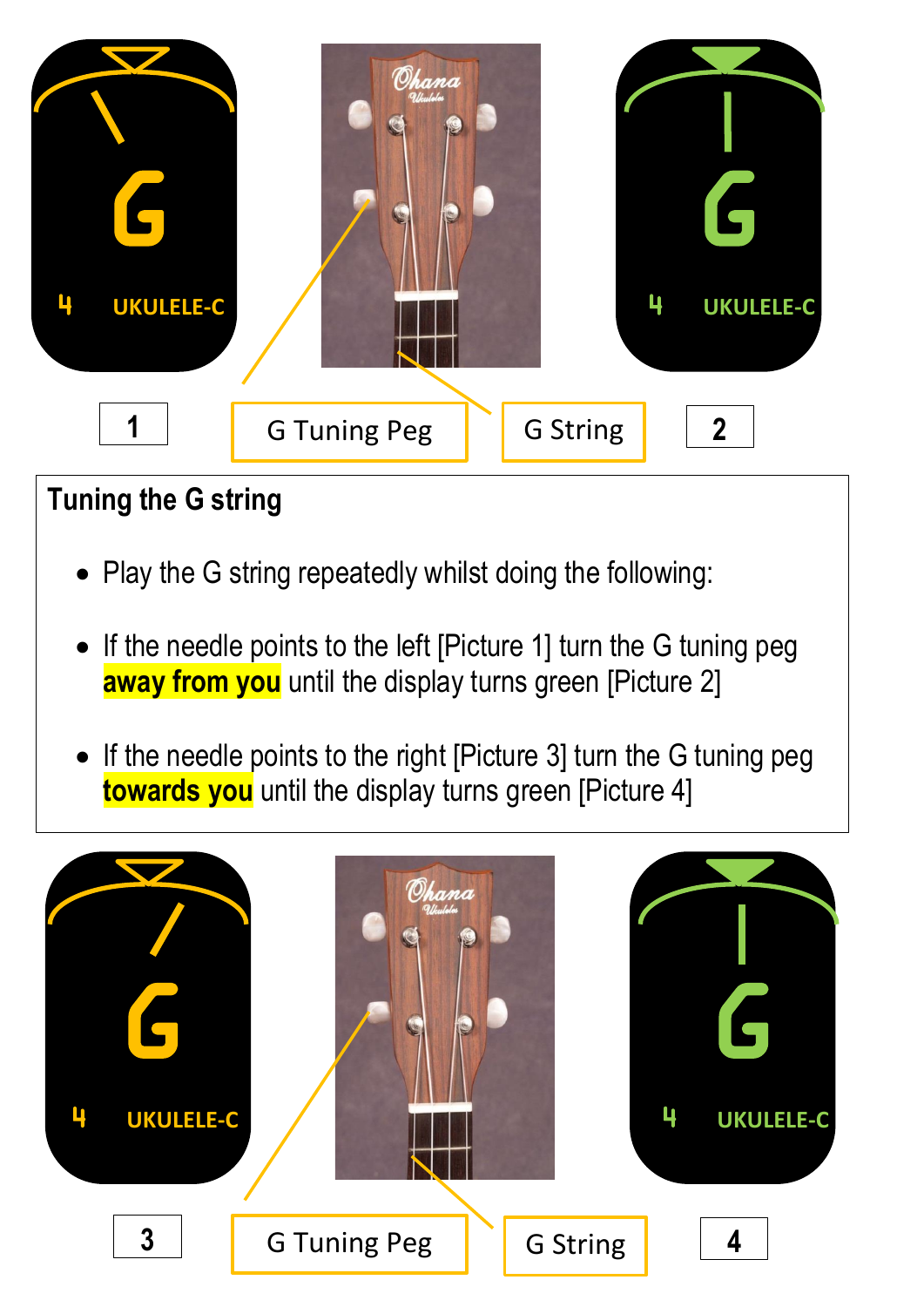

## **Tuning the C string**

- Play the C string repeatedly whilst doing the following:
- If the needle points to the left [Picture 1] turn the C tuning peg **away from you** until the display turns green [Picture 2]
- If the needle points to the right [Picture 3] turn the C tuning peg **towards you** until the display turns green [Picture 4]

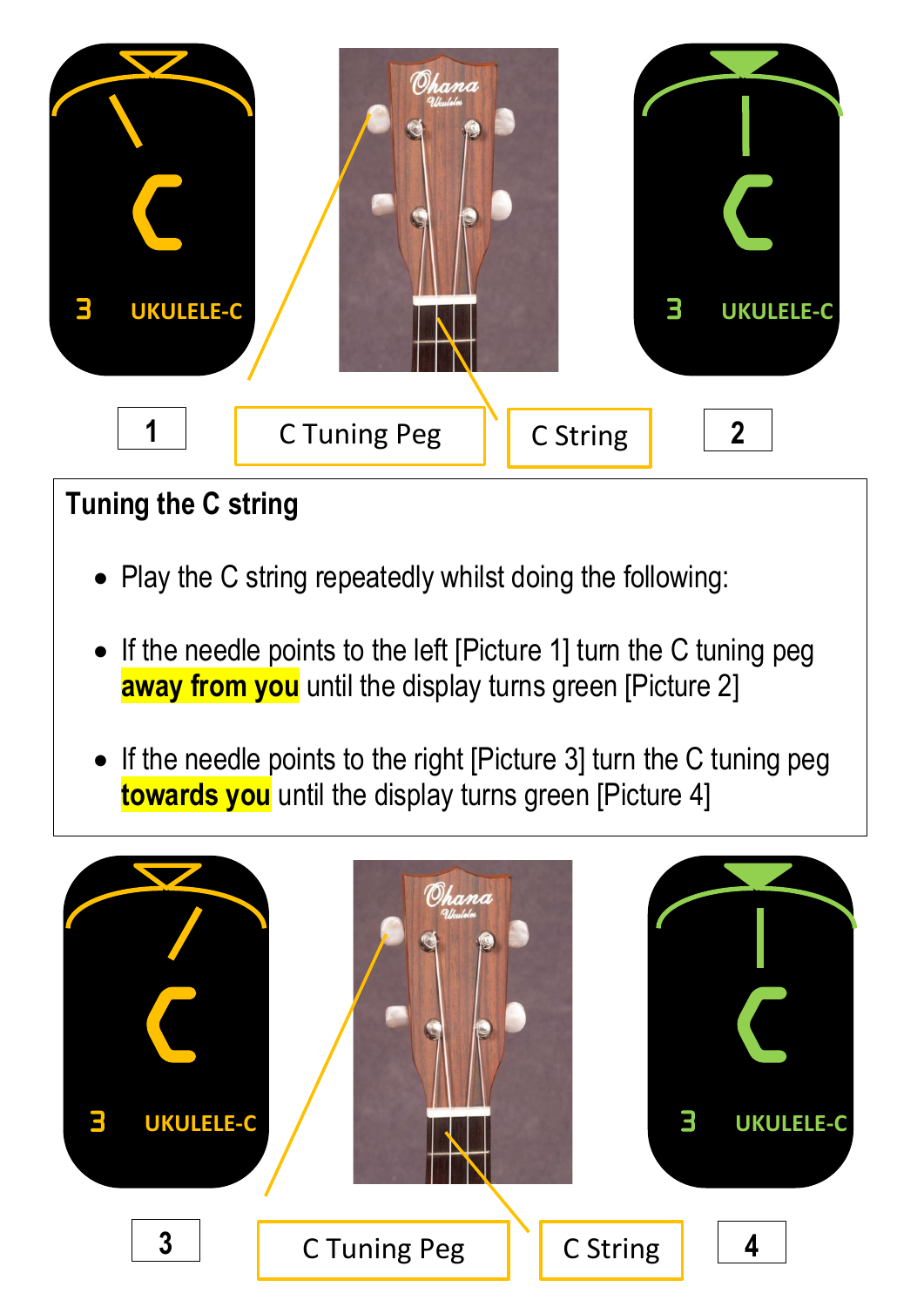

## **Tuning the E string**

- Play the E string repeatedly whilst doing the following:
- If the needle points to the left [Picture 1] turn the E tuning peg **towards you** until the display turns green [Picture 2]
- If the needle points to the right [Picture 3] turn the E tuning peg **away from you** until the display turns green [Picture 4]

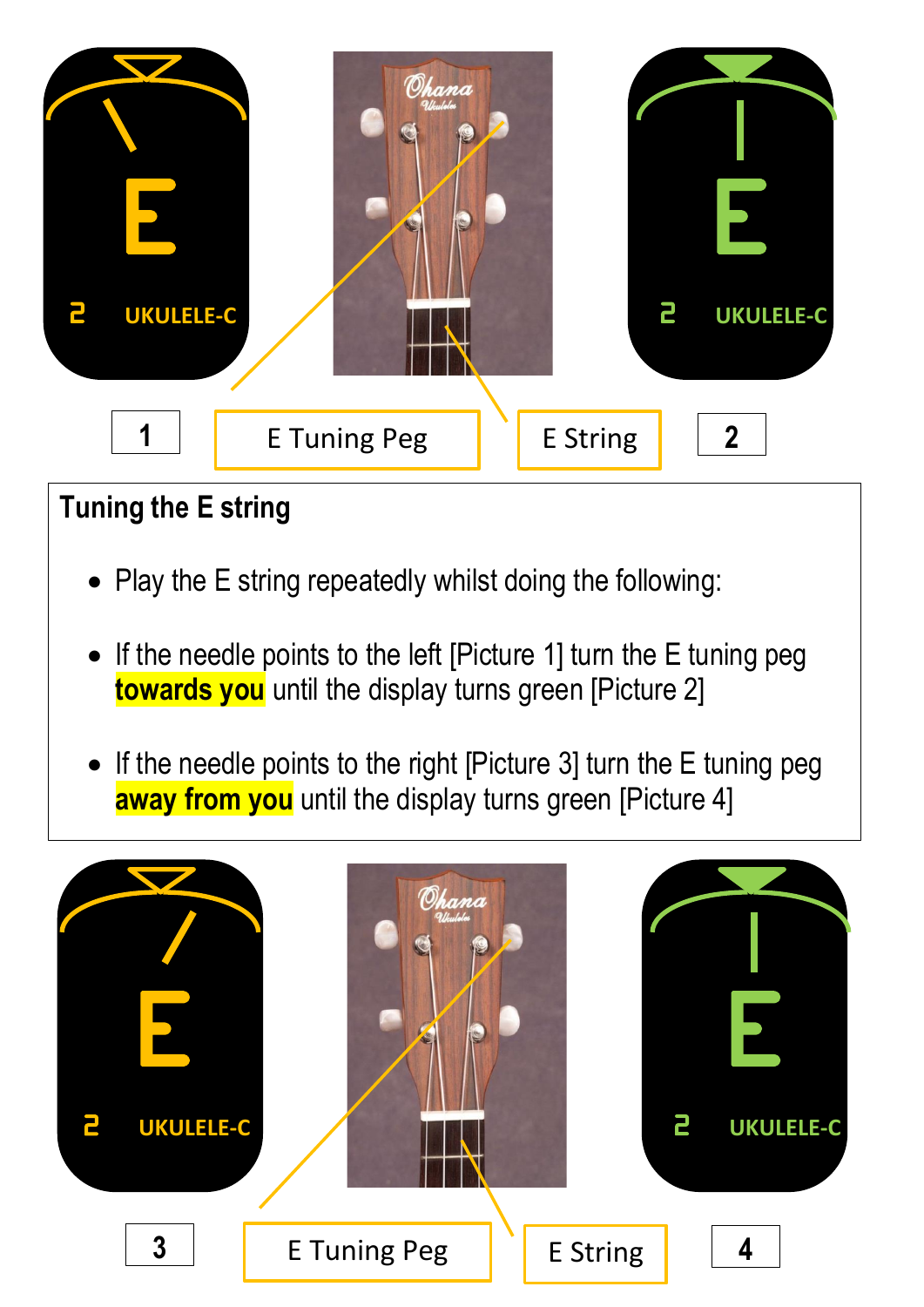

## **Tuning the A string**

- Play the A string repeatedly whilst doing the following:
- If the needle points to the left [Picture 1] turn the A tuning peg **towards you** until the display turns green [Picture 2]
- If the needle points to the right [Picture 3] turn the A tuning peg **away from you** until the display turns green [Picture 4]

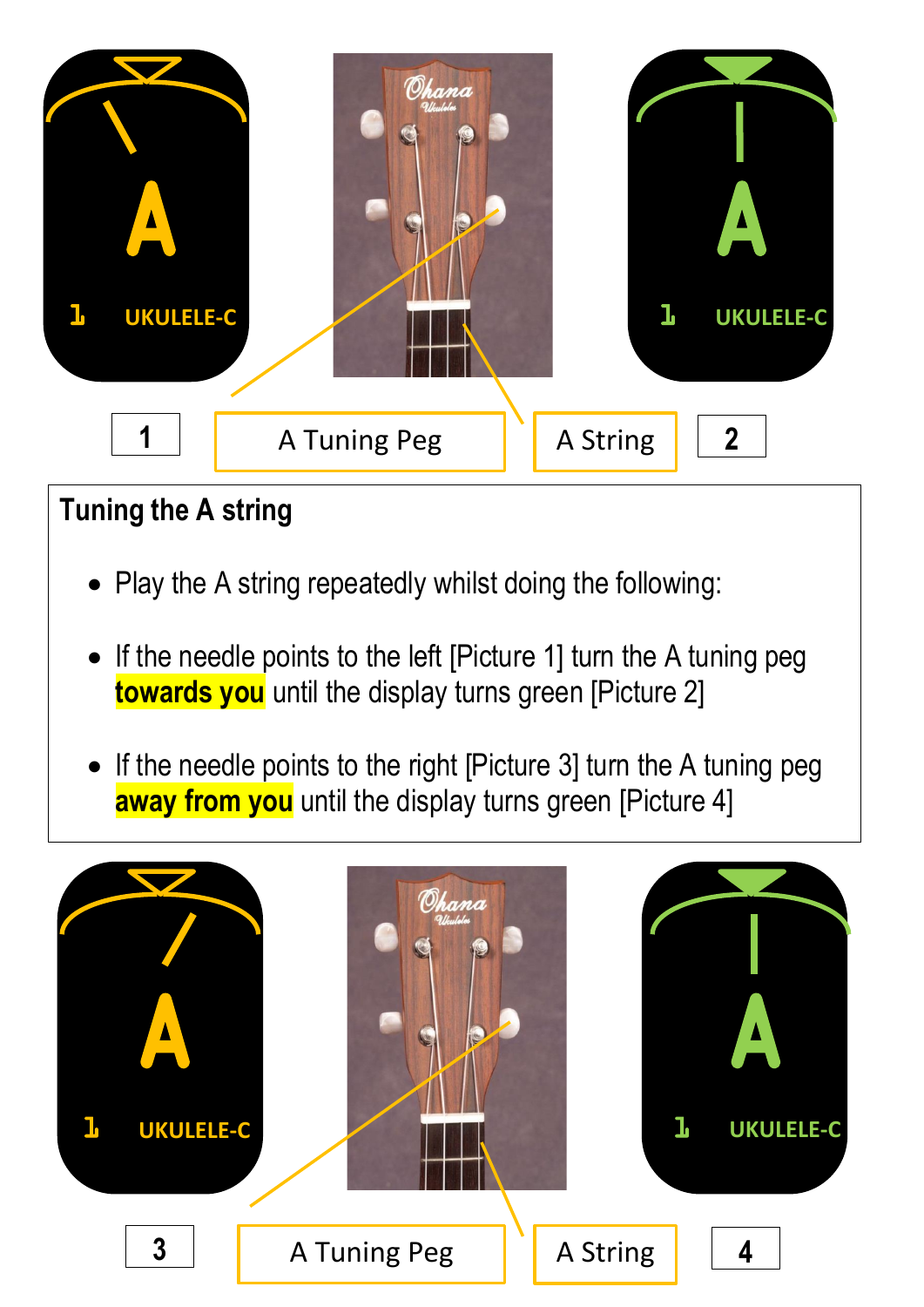## **5 Left hand finger numbers**



## **Top Tip!**

It's a good idea to keep the nails on your left hand nice and short.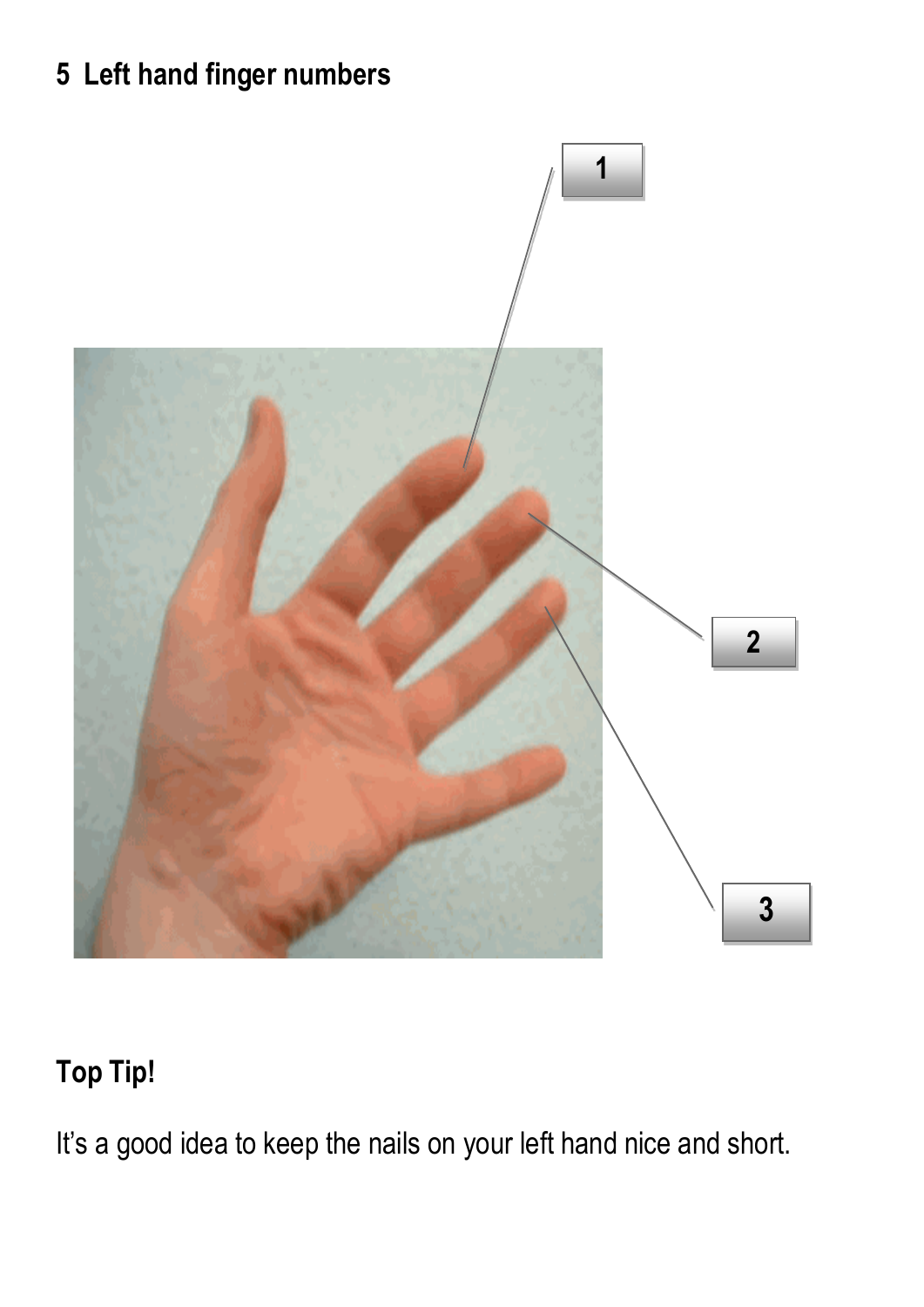#### **6 Mike Jackson's 'Instant Play Ukulele Method'**

This system is simple but it works! It helps you remember where to place your fingers and makes your chord changes much quicker.

#### **Take a look at your ukulele**

A set of sticky coloured paper dots has been placed on the fret board as shown in the diagram.



Place your third finger on the **red** dot - you have made the **C** chord.

Place your first finger and second finger on the **yellow** dots - you now have the **F** chord.

Leave your first finger on its **green** / **yellow** dot and place your second and third fingers on the **green** dots as shown - this is the **G7** chord

You have an extra **blue** dot on *your* ukulele. Place your second finger on the blue dot - This is how you play the **Am** (A minor) chord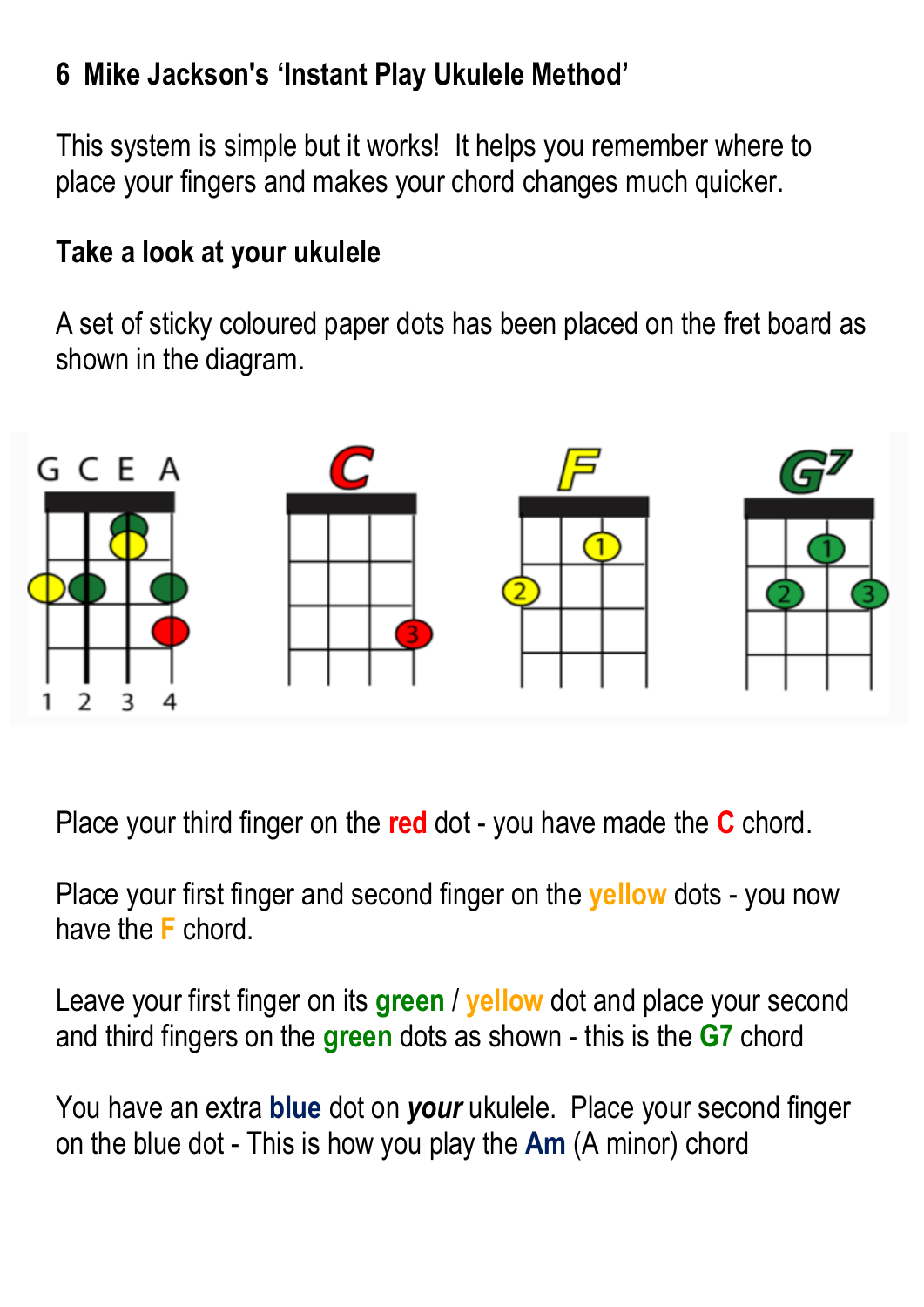# **7 Strumming**

- Strum with the nail of the index finger between the sound hole and fret board. You can also strum the strings with your thumb or a *felt* plectrum.
- The movement is entirely from the wrist, **very** loose and relaxed. Imagine you are shaking drops of water from your hand!
- Only the hand (not the arm) moves up and down in what has been described as a 'whippy' or 'flicky' motion.



# **Top Tip!**

Longer nails on the right hand can improve and help to add variety to your strumming.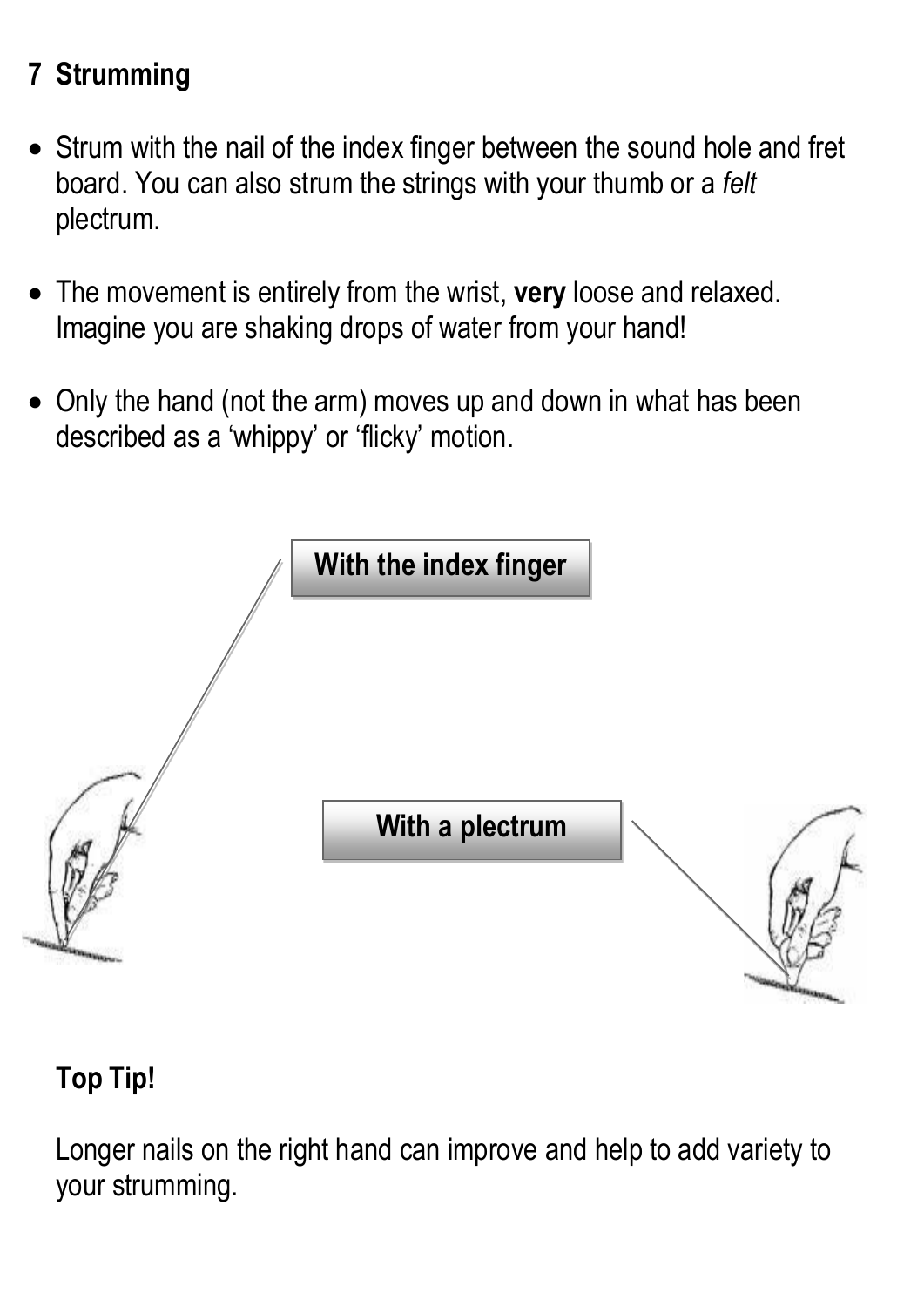**'SONGLETS'**

**1 Achy Breaky Heart [F] 1 st note A = open A string**

**[F] You can tell the world you never was my girl**

**You can burn my clothes when I'm [C] gone**

**You can tell your friends just what a fool I've been**

**And laugh and joke about me on the [F] phone**

**But [F] don't tell my heart my achy breaky heart**

**I just don't think he'll under [C] stand**

**And if you tell my heart my achy breaky heart**

**He might blow up and kill this [F] man**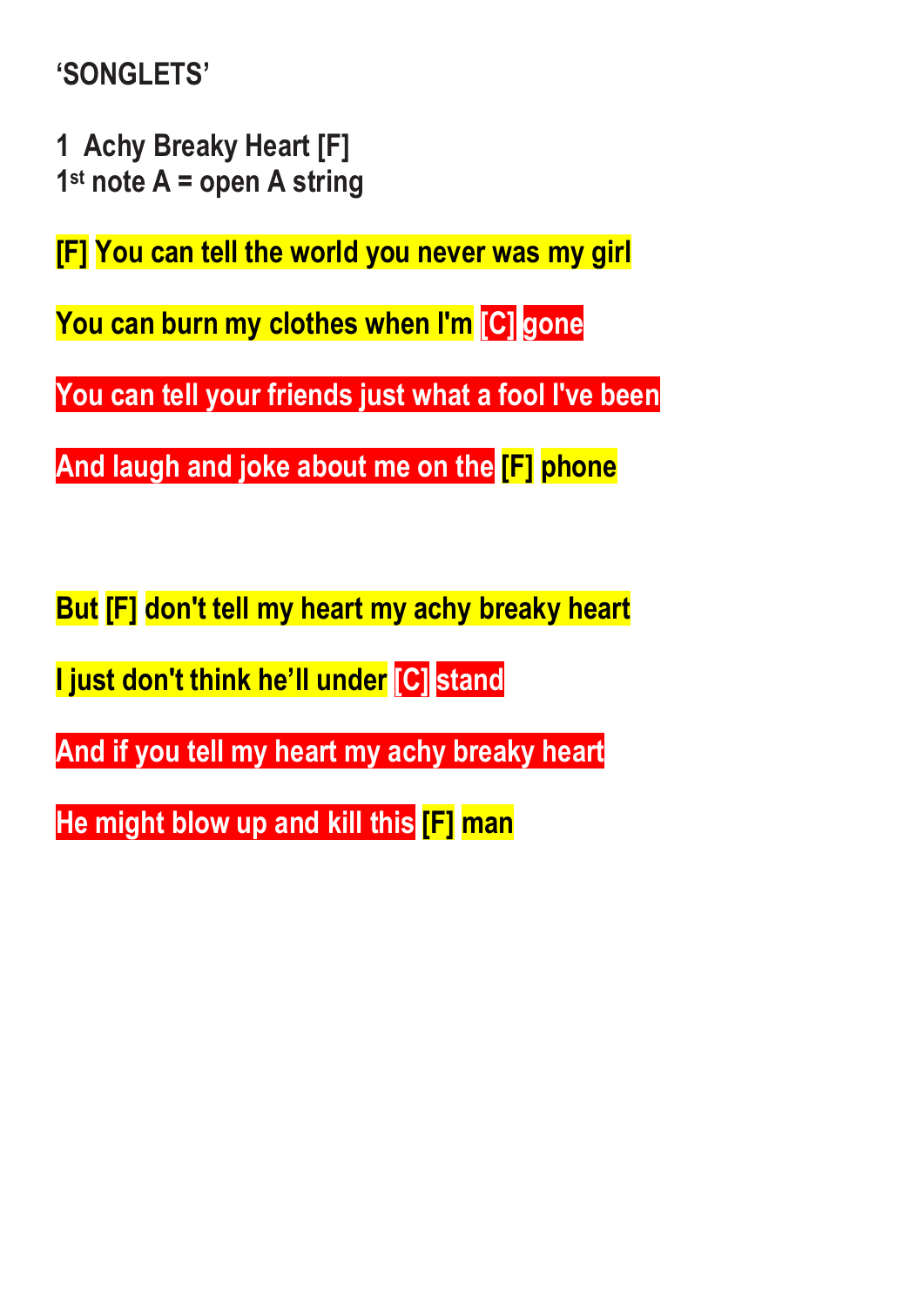**2 Achy Breaky Heart [C] 1 st note E = open E string**

**[C] You can tell the world you never was my girl**

**You can burn my clothes when I'm [G7] gone**

**You can tell your friends just what a fool I've been**

**And laugh and joke about me on the [C] phone**

**But [C] don't tell my heart my achy breaky heart**

**I just don't think he'll under [G7] stand**

**And if you tell my heart my achy breaky heart**

**He might blow up and kill this [C] man**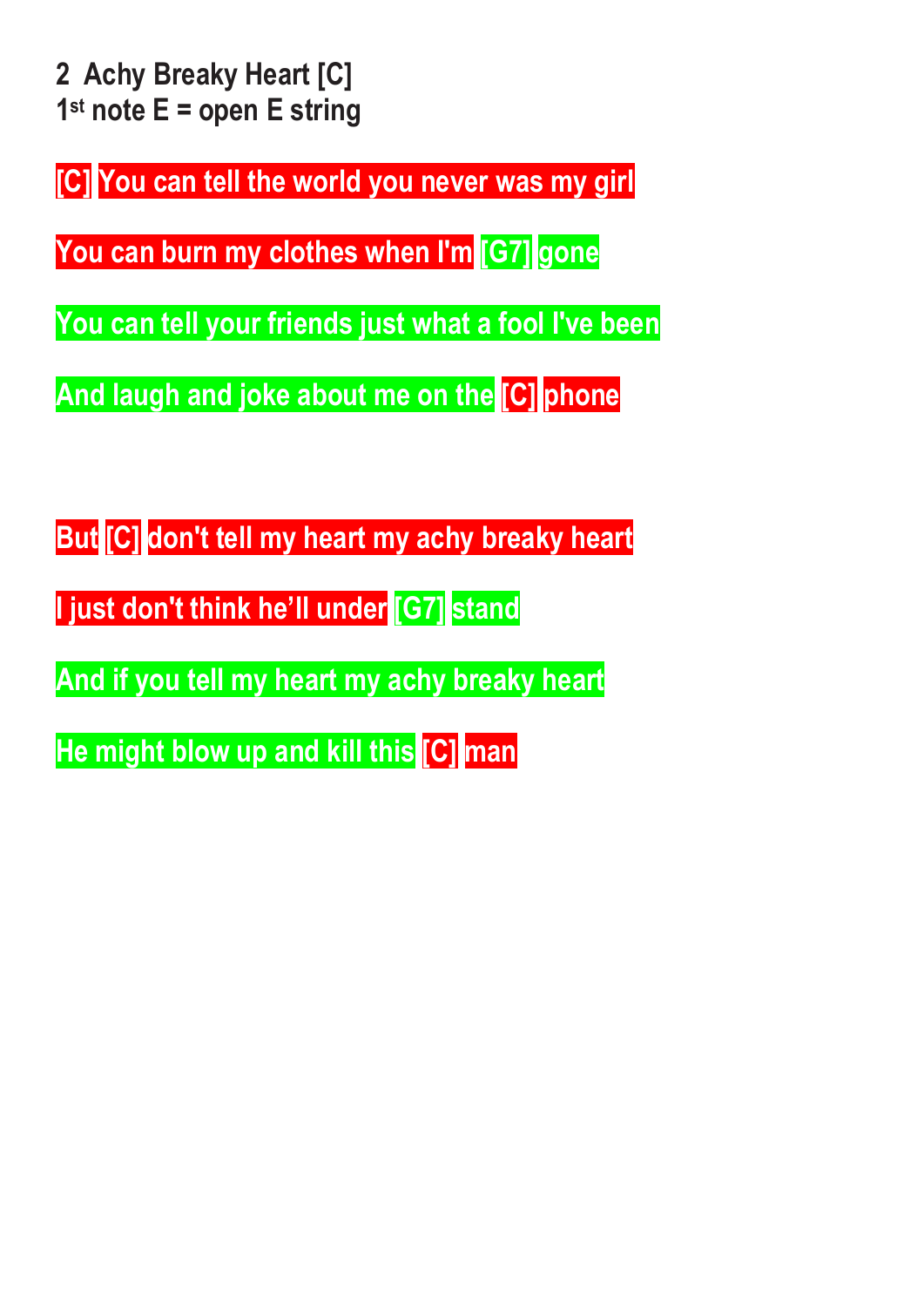**3 A Pizza Hut [F] 1 st note C = open C string**

**[F] A Pizza Hut a Pizza Hut**

**Ken [C] tucky Fried Chicken and a [F] Pizza Hut**

**McDonald's McDonalds**

**Ken [C] tucky Fried Chicken and a [F] Pizza Hut**

**[F] Have five a day have five a day**

**Eat [C] fruit and veg have [F] five a day**

**Be healthy be healthy**

**Eat [C] fruit and veg have [F] five a day**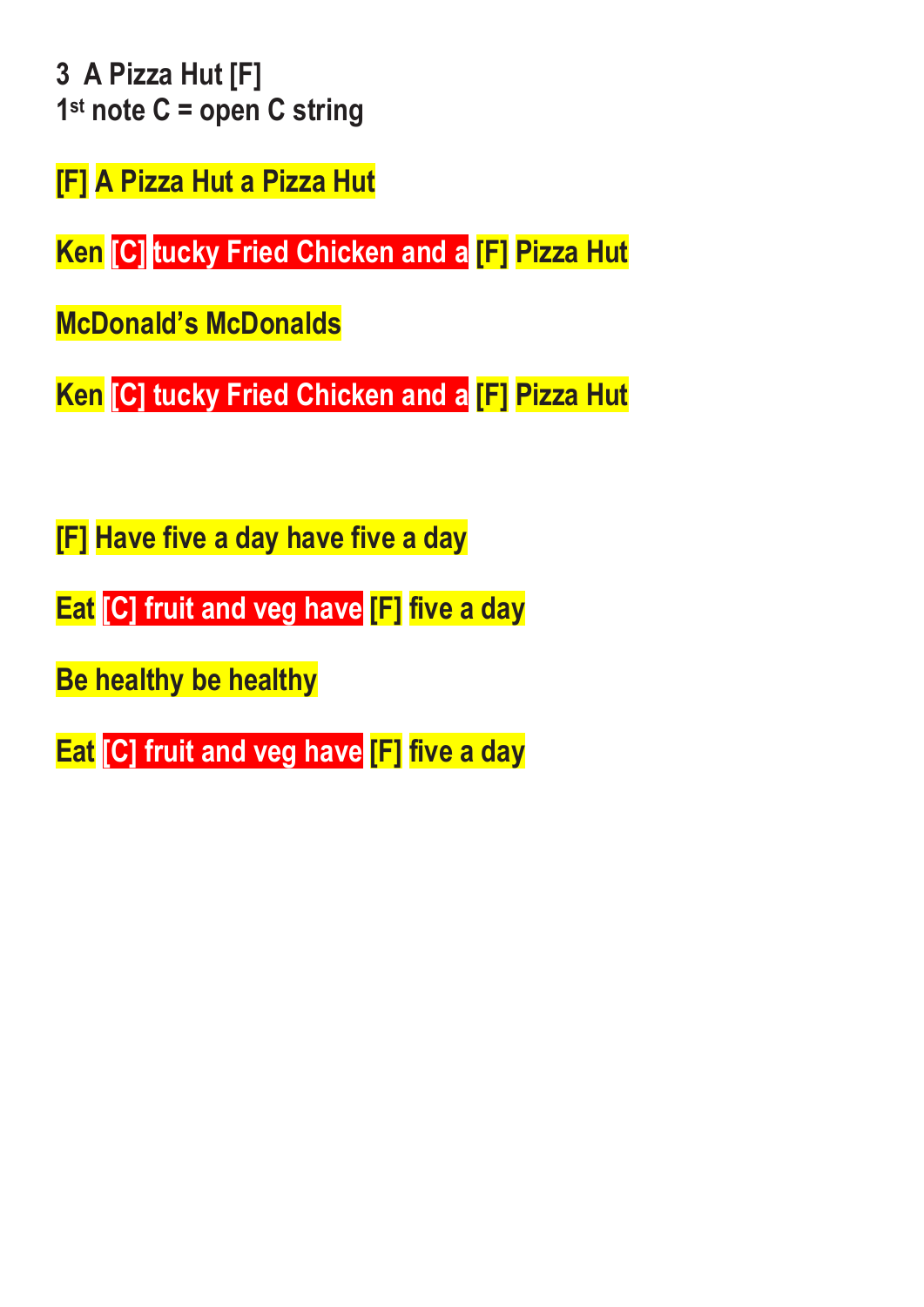**4 A Pizza Hut [C] 1 st note G = open G string**

**[C] A Pizza Hut a Pizza Hut**

**Ken [G7] tucky Fried Chicken and a [C] Pizza Hut**

**McDonald's McDonalds**

**Ken [G7] tucky Fried Chicken and a [C] Pizza Hut**

**[C] Have five a day have five a day**

**Eat [G7] fruit and veg have [C] five a day**

**Be healthy be healthy** 

**Eat [G7] fruit and veg have [C] five a day**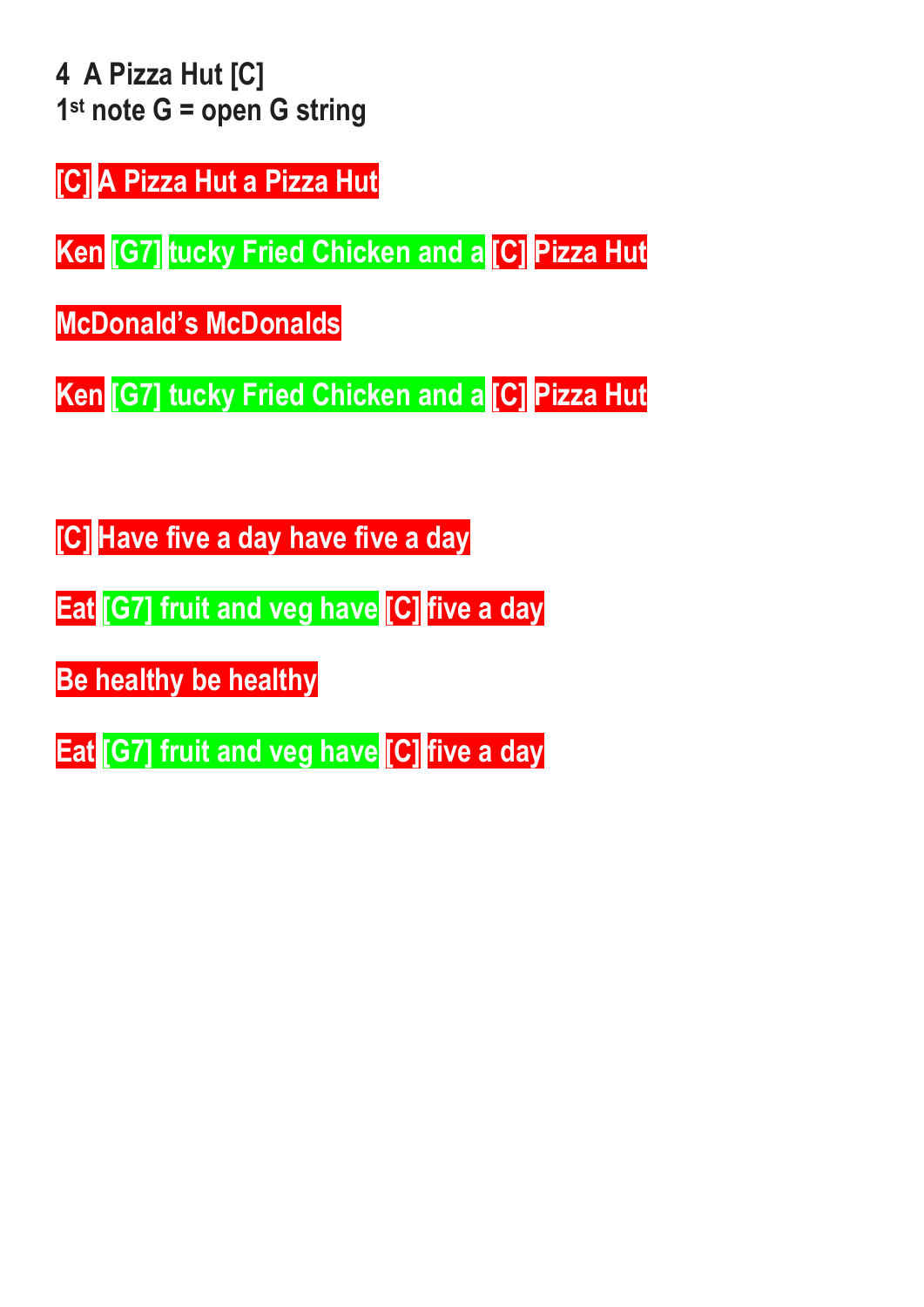**5 Eleanor Rigby 1 st note A = open A string**

**[F] Ah look at all the lonely [Am] people x2**

**[Am] Eleanor Rigby** 

**Picks up the rice in the church** 

**Where a wedding has [F] been lives in a dream**

**[Am] Waits at the window wearing the face** 

**That she keeps in a jar by the [F] door**

**Who is it for? [Am] All the lonely people**

**Where [F] do they all come [Am] from?**

**All the lonely people**

**Where [F] do they all be [Am] long?**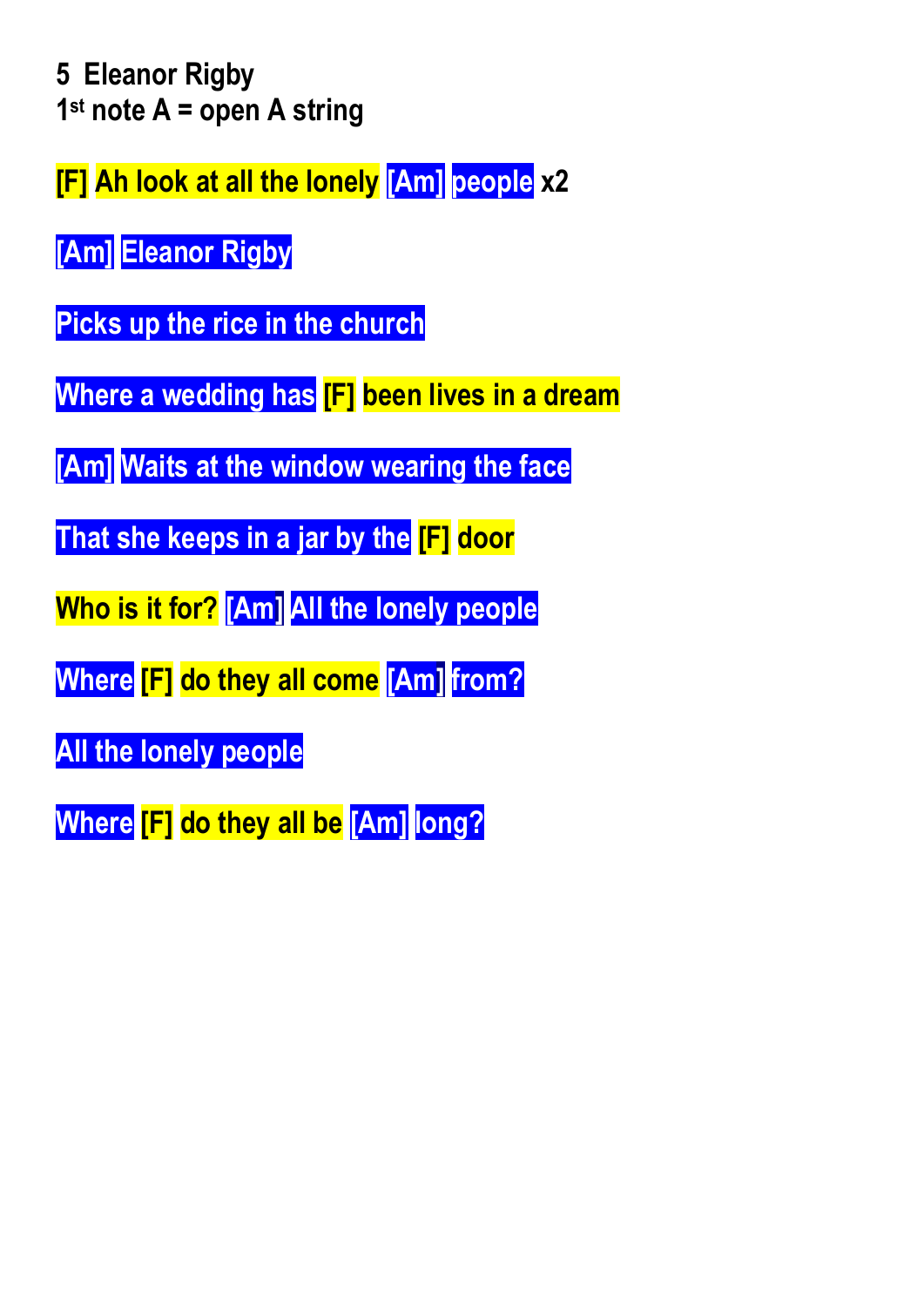**6 Five Hundred Miles 1st note E = open E string**

**[C] When I wake up yeah I know I'm gonna be**

**I'm gonna [F] be the man who [G7] wakes up next to [C] you**

**[C] When I go out yeah I know I'm gonna be**

**I'm gonna [F] be the man who [G7] goes along with [C] you**

**[C] But I would walk 500 miles** 

**And [F] I would walk five [G7] hundred more**

**Just to [C] be the man who walked a thousand**

**[F] Miles to fall down [G7] at your door**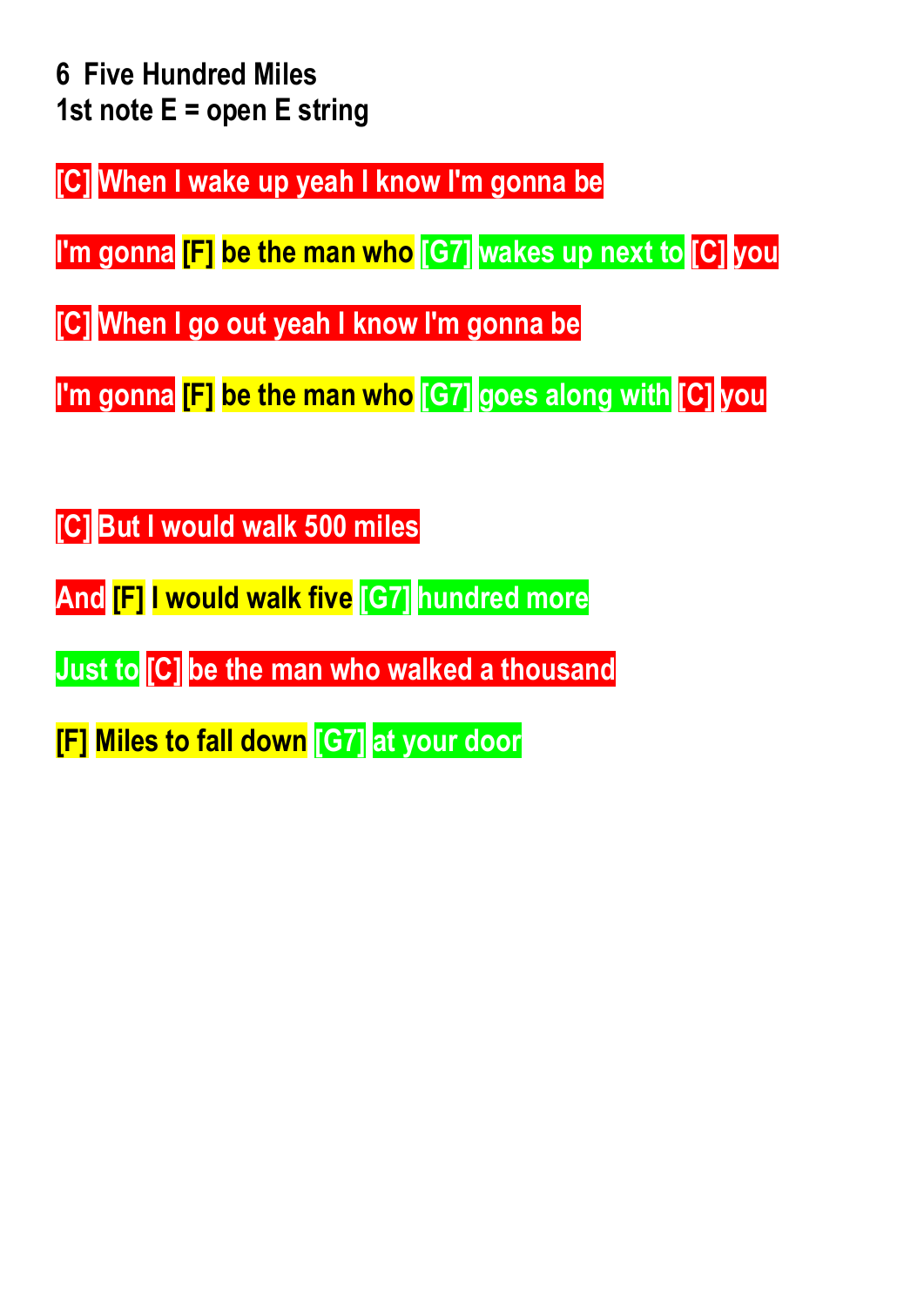**7 Go Tell Aunt Rhody [F] 1 st note A = open A string**

**[F] Go tell Aunt Rhody**

**[C] Go tell Aunt [F] Rhody**

**Go tell Aunt Rhody**

**The [C] old grey goose is [F] dead**

**The [F] one that she's been saving**

**The [C] one that she's been [F] saving**

**The one that she's been saving**

**To [C] make a feather [F] bed**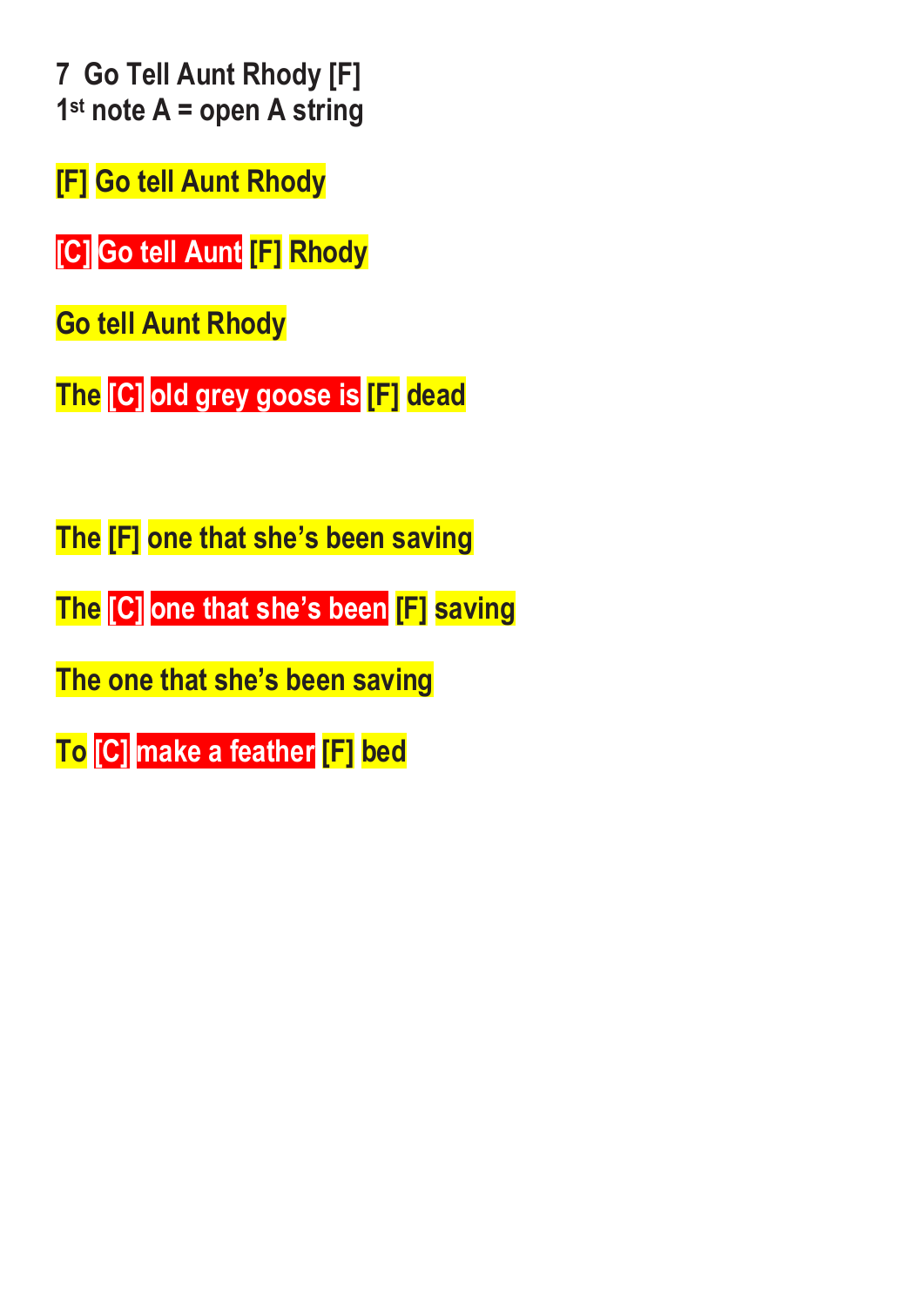**8 Go Tell Aunt Rhody [C] 1 st note E = open E string**

**[C] Go tell Aunt Rhody**

**[G7] Go tell Aunt [C] Rhody**

**Go tell Aunt Rhody**

**The [G7] old grey goose is [C] dead**

**The [C] one that she's been saving**

**The [G7] one that she's been [C] saving**

**The one that she's been saving**

**To [G7] make a feather [C] bed**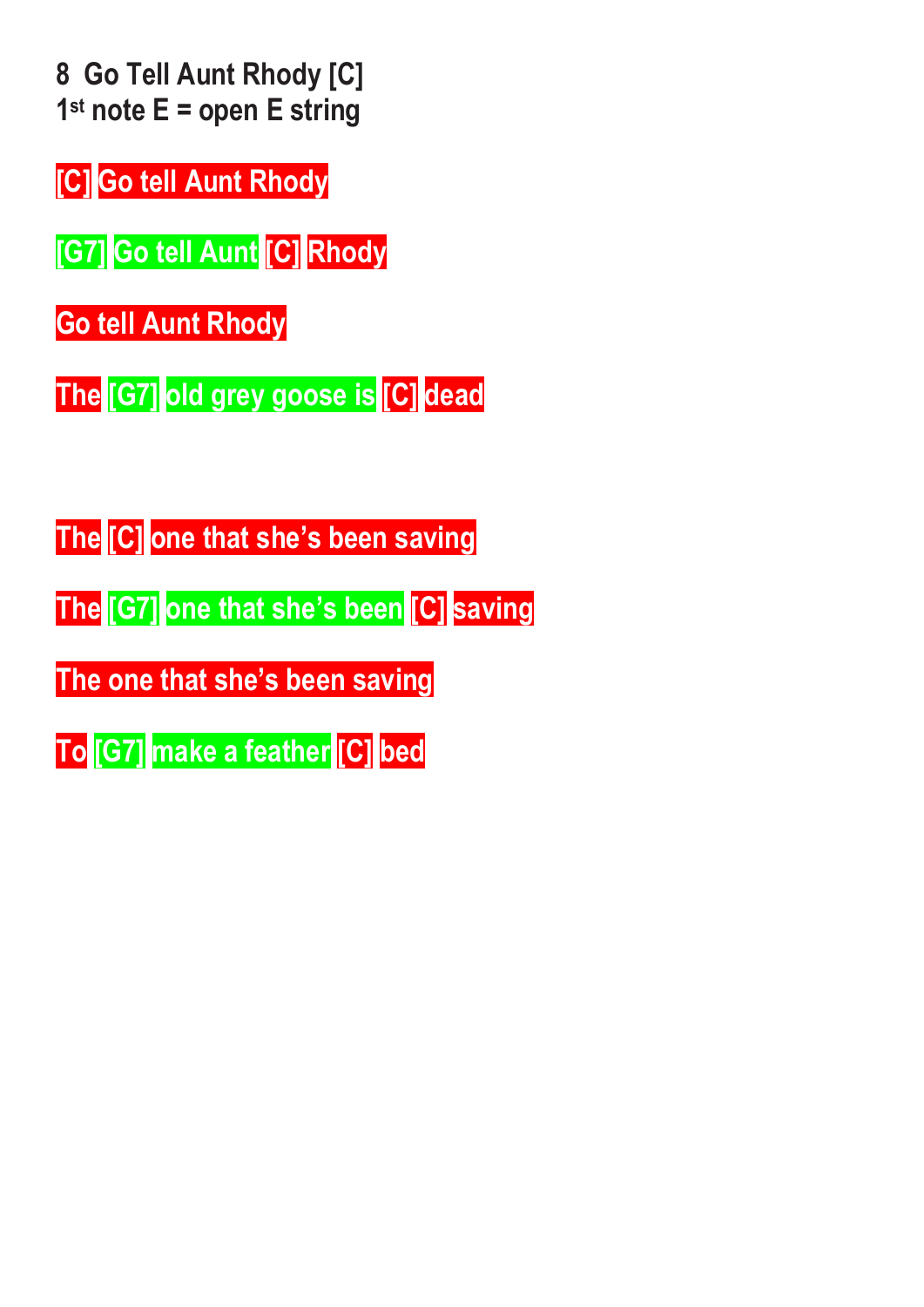**9 He's Got the Whole World [F] 1 st note C = open C string**

**[F] He's got the whole world in his hands**

**He's got the [C] whole world in his hands**

**He's got the [F] whole world in his hands**

**He's got the [C] whole world in his [F] hands**

**[F] He's got you and me brother in his hands He's got [C] you and me brother in his hands He's got [F] you and me brother in his hands He's got the [C] whole world in his [F] hands**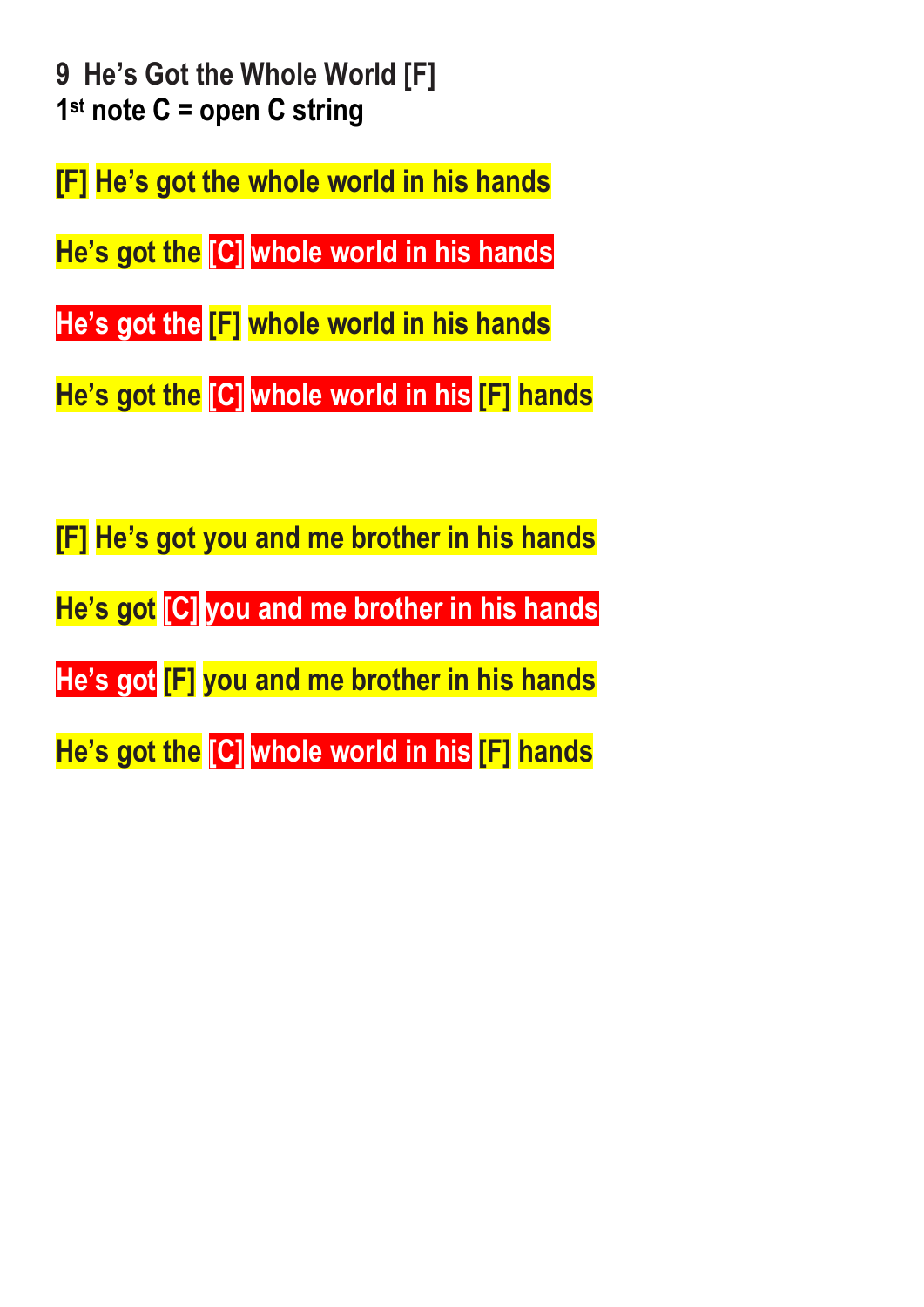**10 He's Got the Whole World [C] 1 st note G = open G string**

**[C] He's got the whole world in his hands**

**He's got the [G7] whole world in his hands** 

**He's got the [C] whole world in his hands**

**He's got the [G7] whole world in his [C] hands**

**[C] He's got you and me brother in his hands**

**He's got [G7] you and me brother in his hands**

**He's got [C] you and me brother in his hands** 

**He's got the [G7] whole world in his [C] hands**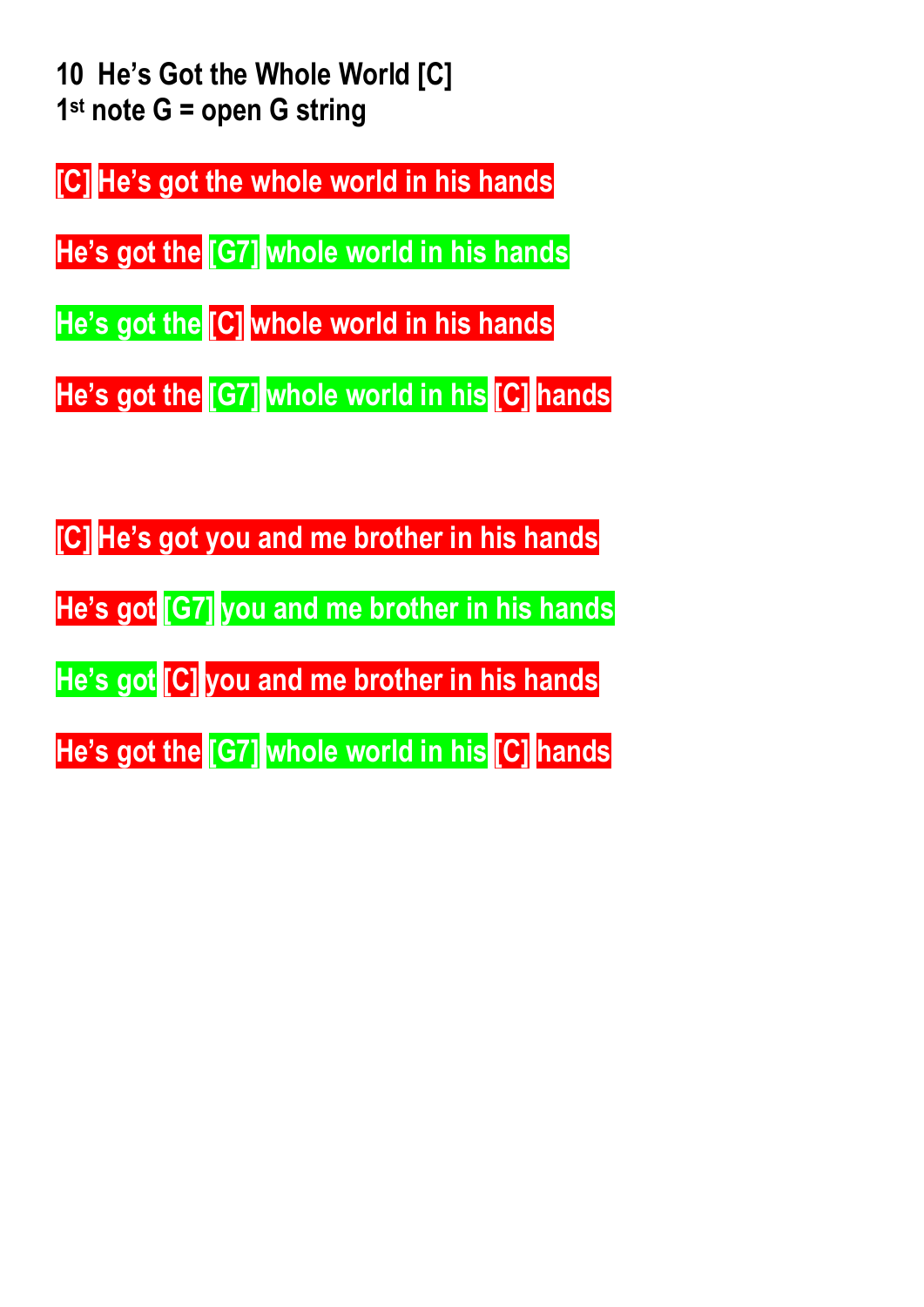**11 Jamaica Farewell 1 st note G = open G string**

**[C] Down the way where the [F] nights are gay**

**And the [G7] sun shines daily on the [C] mountain top**

**I took a trip on a [F] sailing ship**

**And when I [G7] reached Jamaica I [C] made a stop**

**[C] But I'm sad to say I'm [F] on my way**

**[G7] Won't be back for [C] many a day**

**Me heart is down me head is [F] turning around**

**I had to [G7] leave a little girl in [C] Kingston town**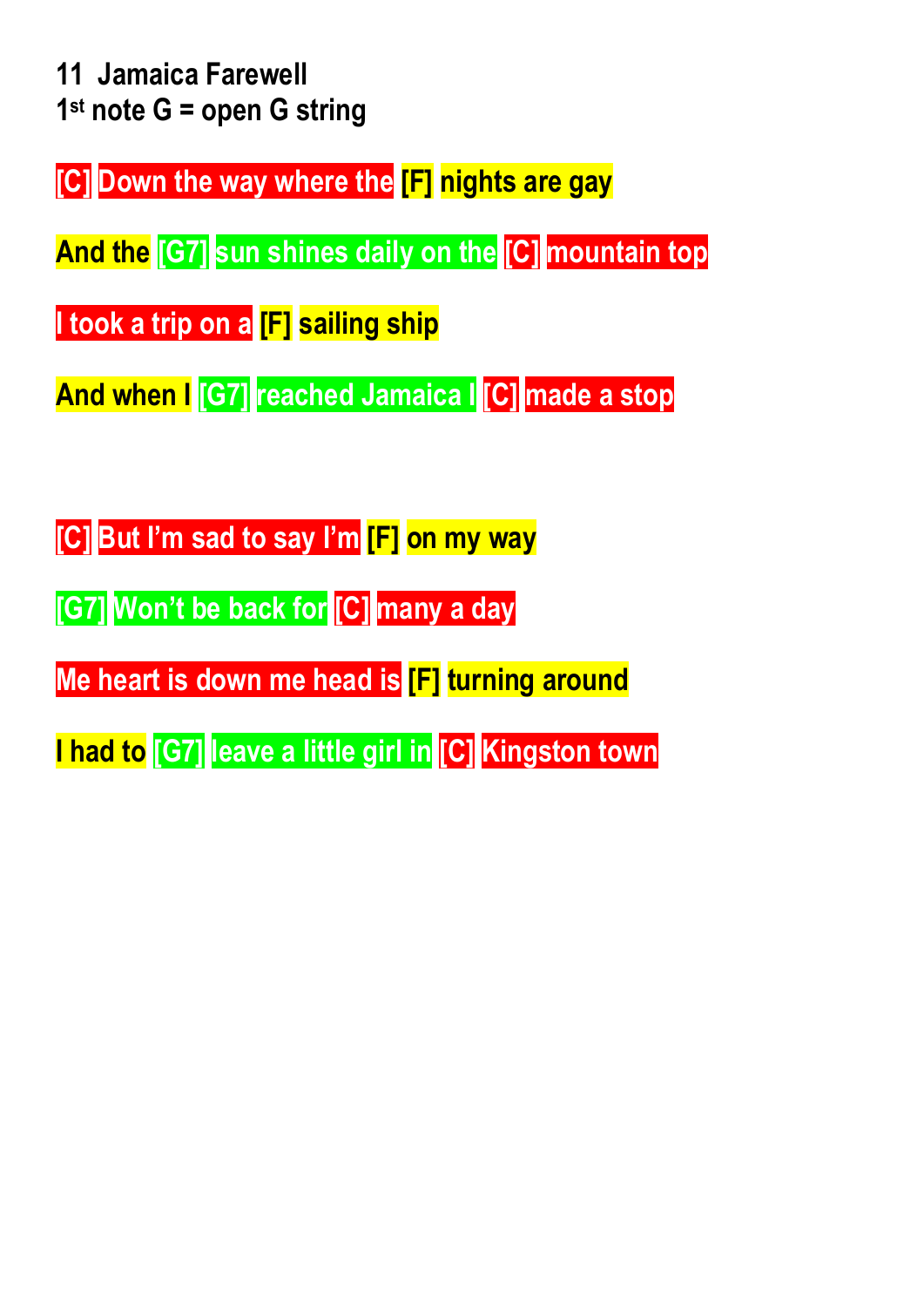**12 King of the Road 1 st note C = open C string**

**[C] Trailers for [F] sale or rent**

**[G7] Rooms to let [C] fifty cents**

**No phone no [F] pool no pets**

**[G7] I ain't got no cigarettes ah but**

**[C] Two hours of [F] pushing broom buys an**

**[G7] Eight-by-twelve [C] four-bit room** 

**I'm a man of [F] means by no means**

**[G7] King of the [C] road**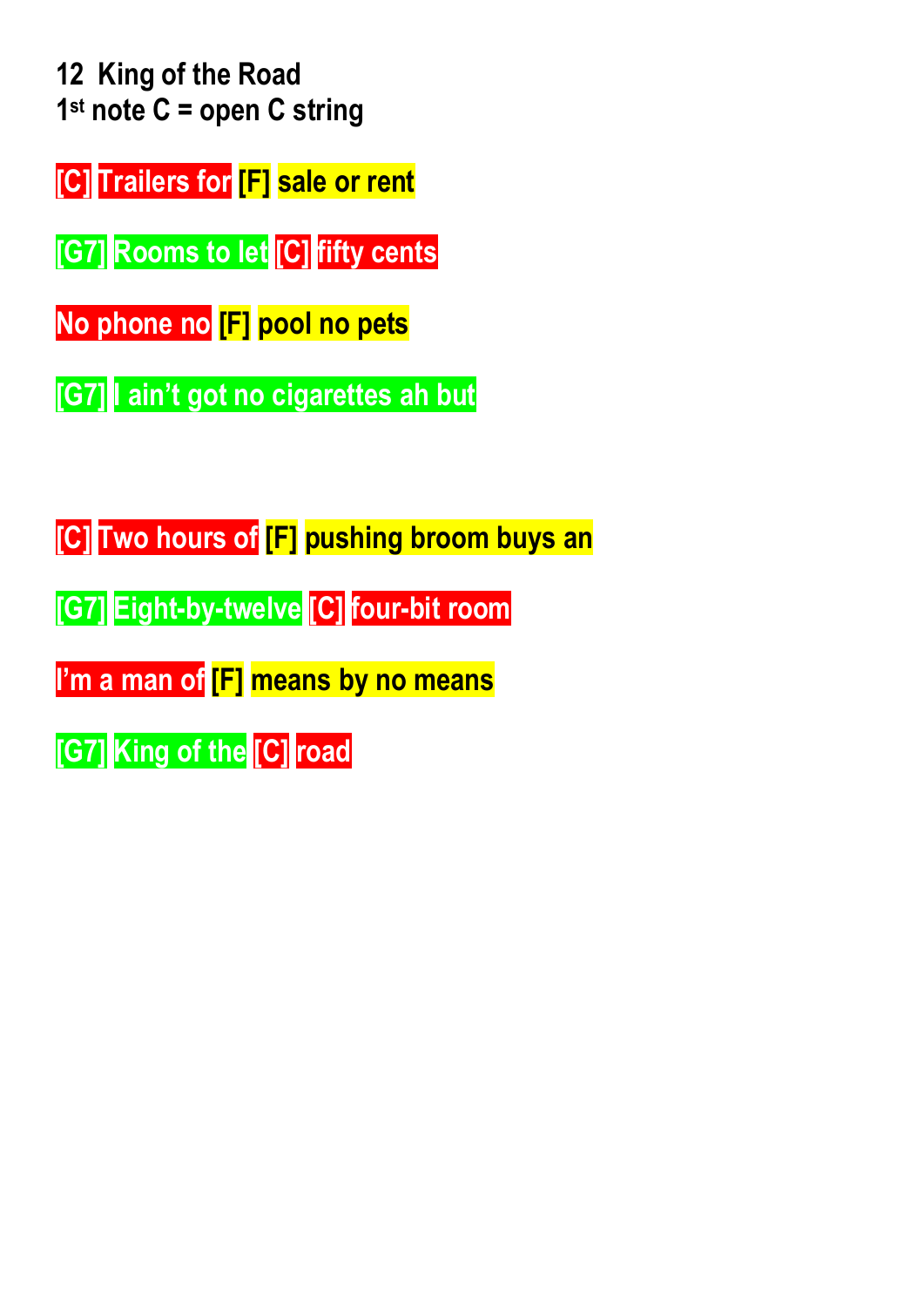**13 Little Liza Jane [F] 1 st note A = open A string**

**[F] I got a house in Baltimore**

**Little Liza [C] Jane**

**[F] Street cars running by my door**

**[C] Little Liza [F] Jane**

**[F] Oh Eliza**

**Little Liza [C] Jane**

**[F] Oh Eliza**

**[C] Little Liza [F] Jane**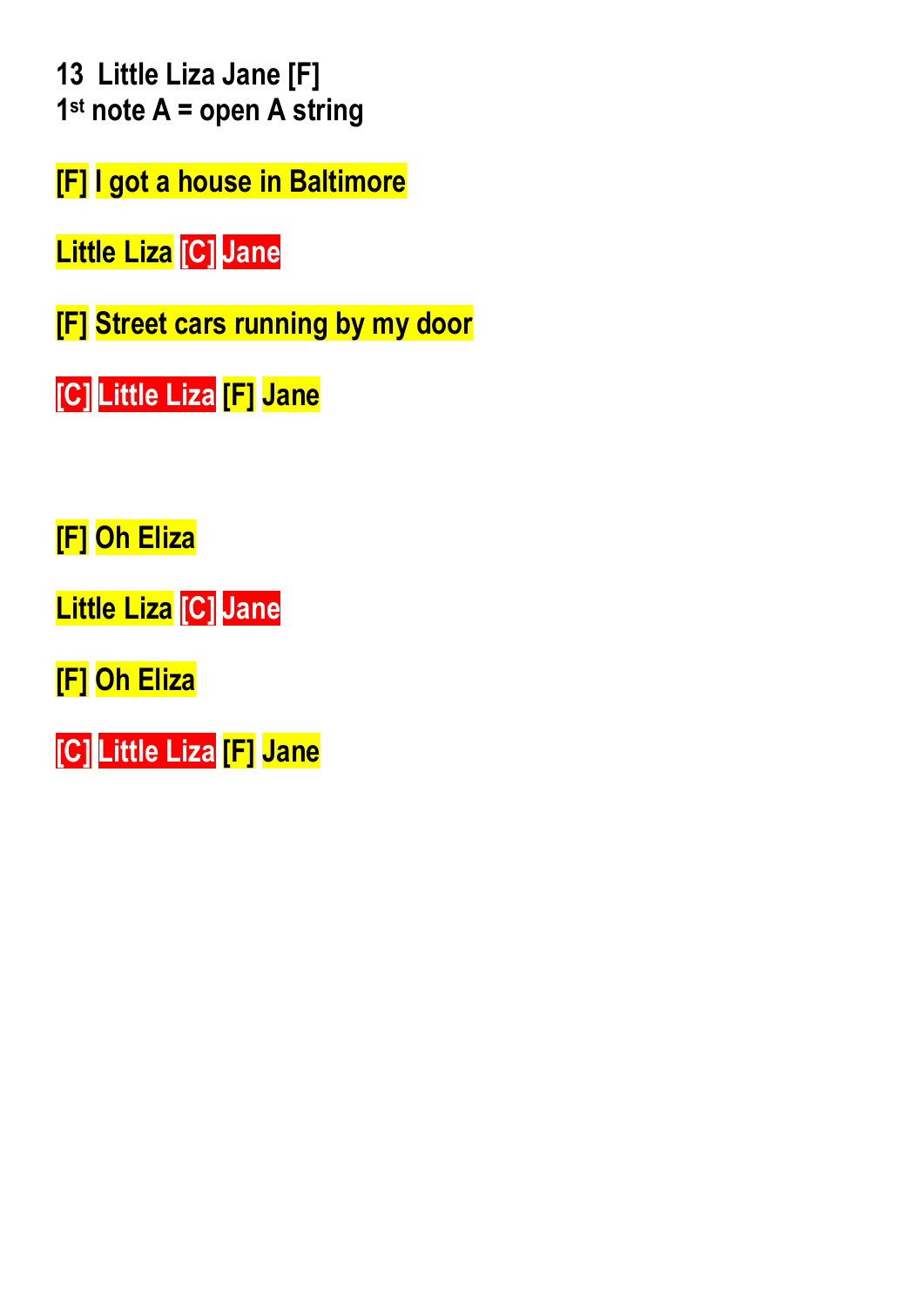**14 Little Liza Jane [C] 1 st note E = open E string**

**[C] I got a house in Baltimore**

**Little Liza [G7] Jane**

**[C] Street cars running by my door**

**[G7] Little Liza [C] Jane**

**[C] Oh Eliza**

**Little Liza [G7] Jane**

**[C] Oh Eliza**

**[G7] Little Liza [C] Jane**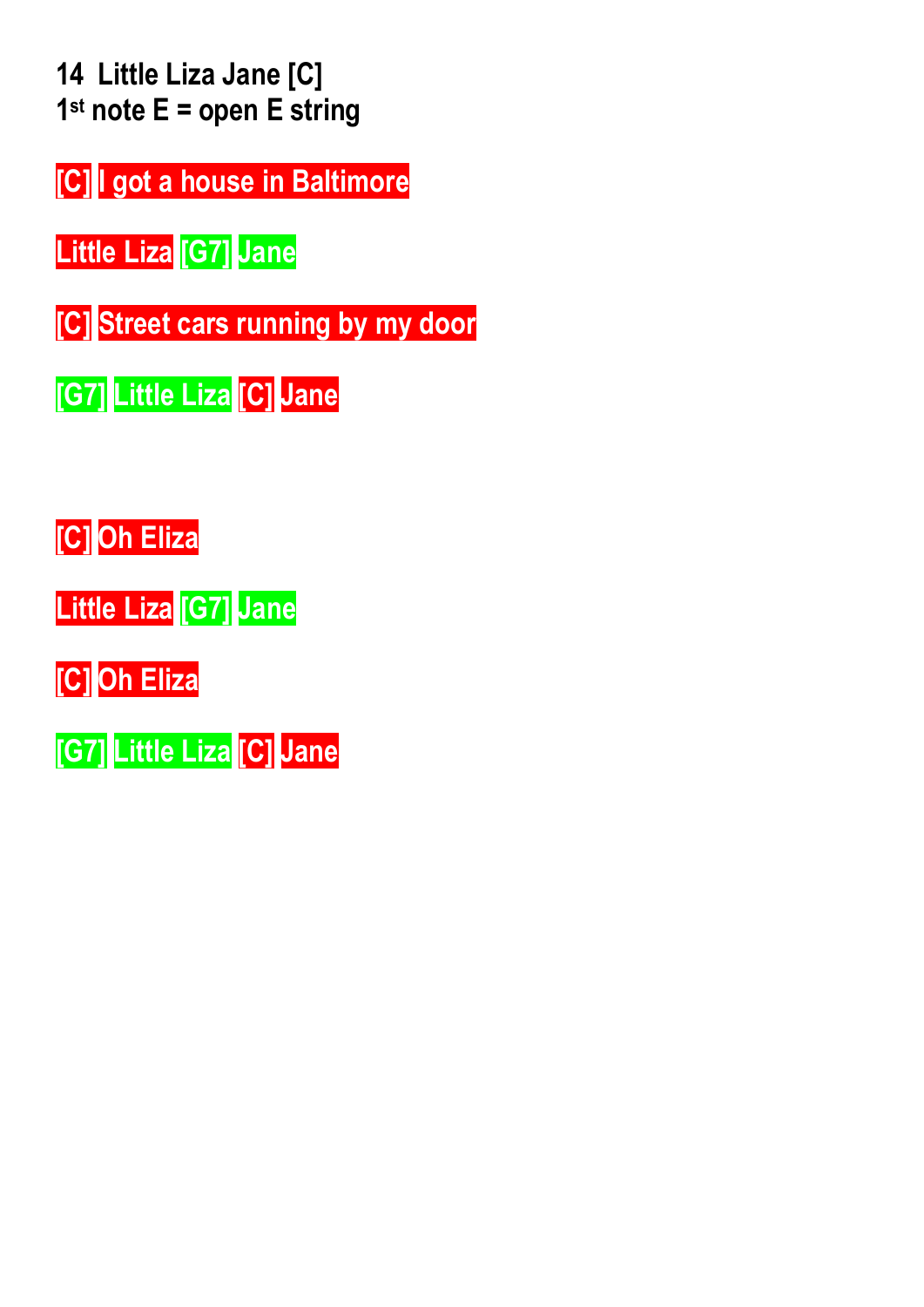**15 Paperback Writer [F] 1 st note G = open G string**

**[C] Dear Sir or Madam will you read my book?**

**It took me years to write will you take a look?**

**It's based on a novel by a man named Lear**

**And I need a job so I want to be a** 

**Paperback [F] writer - paperback [C] writer**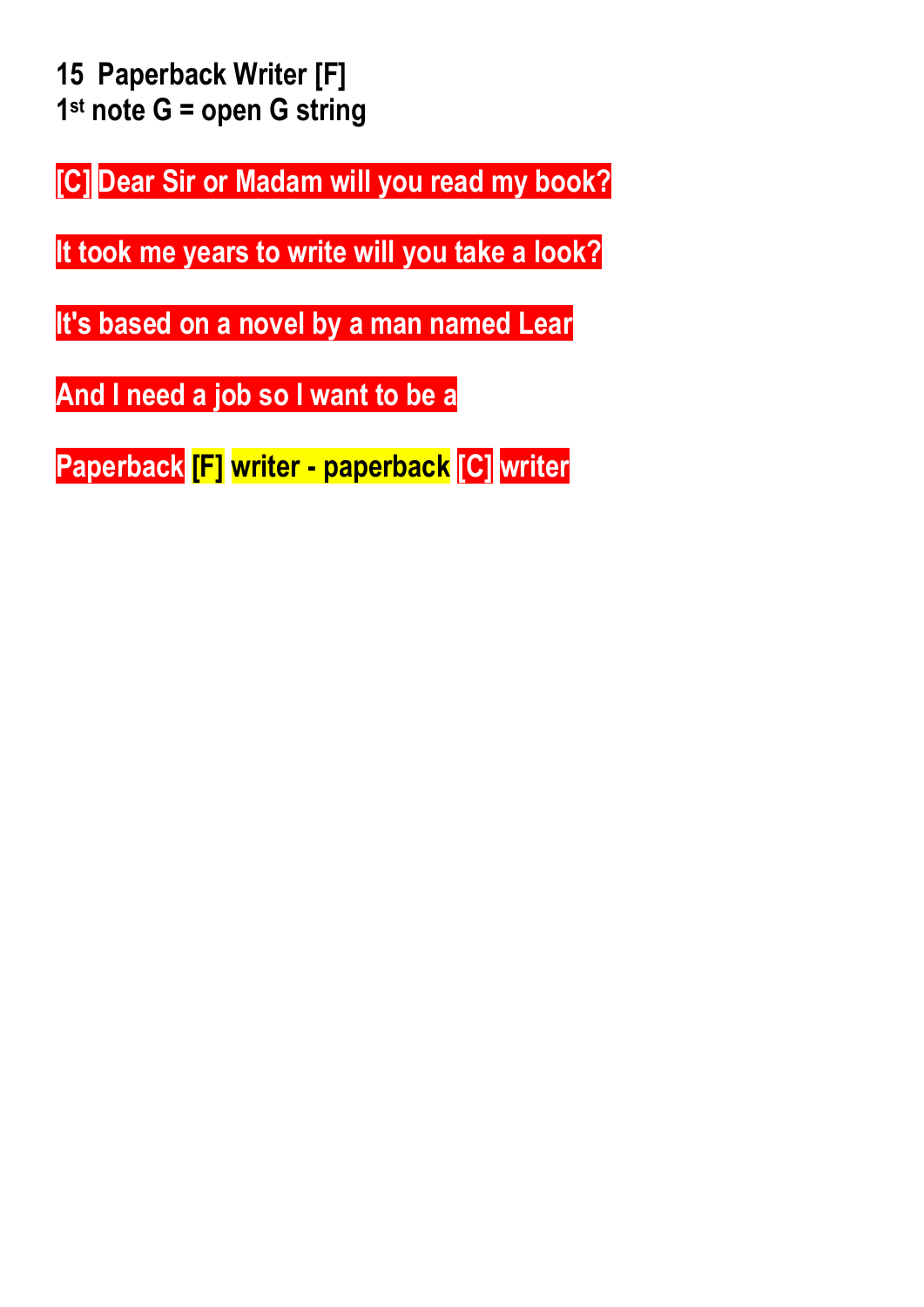**16 Paperback Writer [C] 1 st note C = open C string**

**[G7] Dear Sir or Madam will you read my book?**

**It took me years to write will you take a look?**

**It's based on a novel by a man named Lear**

**And I need a job so I want to be a** 

**Paperback [C] writer - paperback [G7] writer**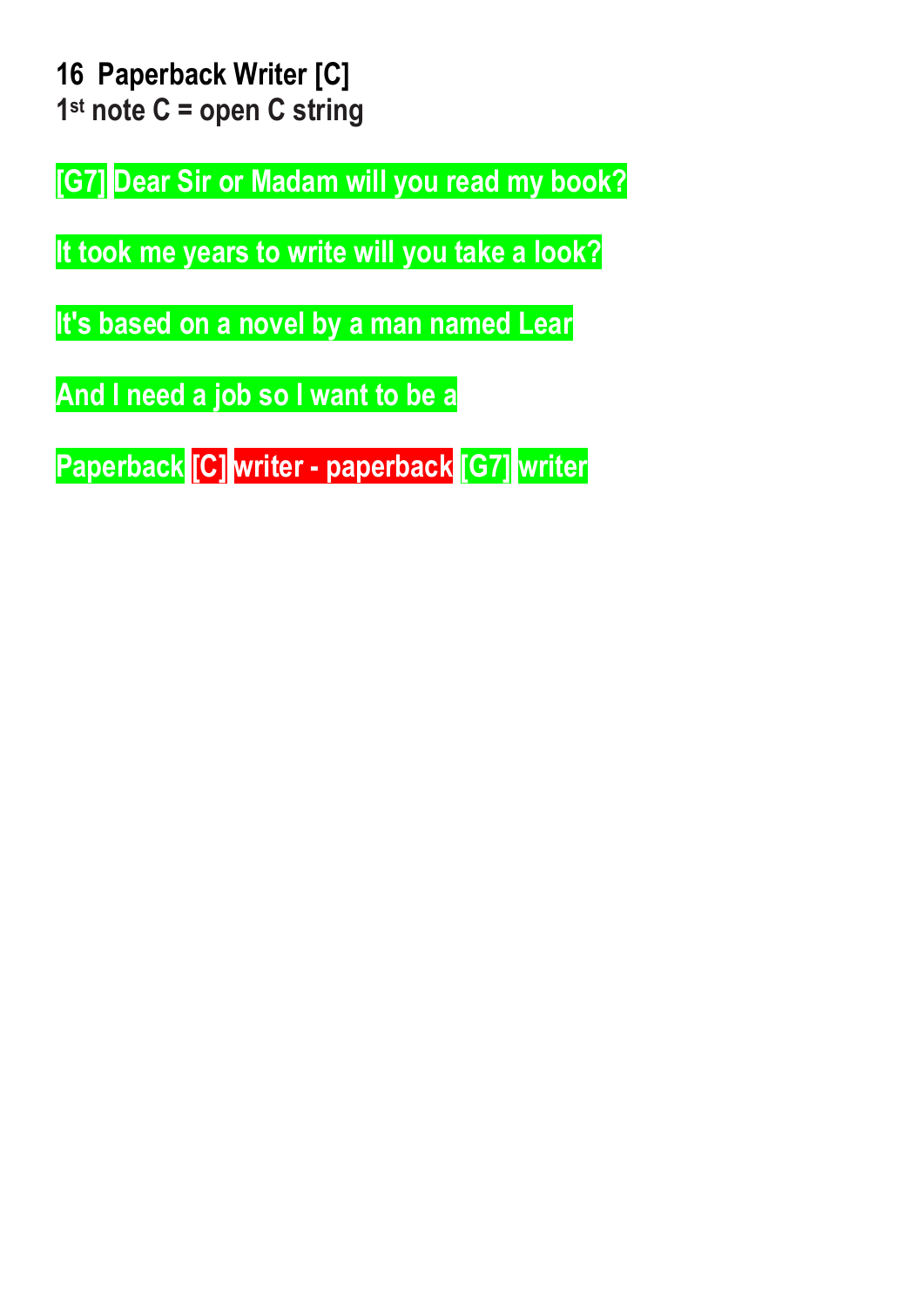**17 Please Mister Postman 1 st note G = open G string**

**[C] Mister postman look and see**

**[Am] Is there a letter in your bag for me?**

**[F] I've been waiting such a long time**

**[G7] Since I heard from that friend of mine**

**[C] There must be some word today**

**[Am] From my friend who's so far away**

**[F] Please Mr Postman look and see**

**[G7] If there's a letter a letter for me**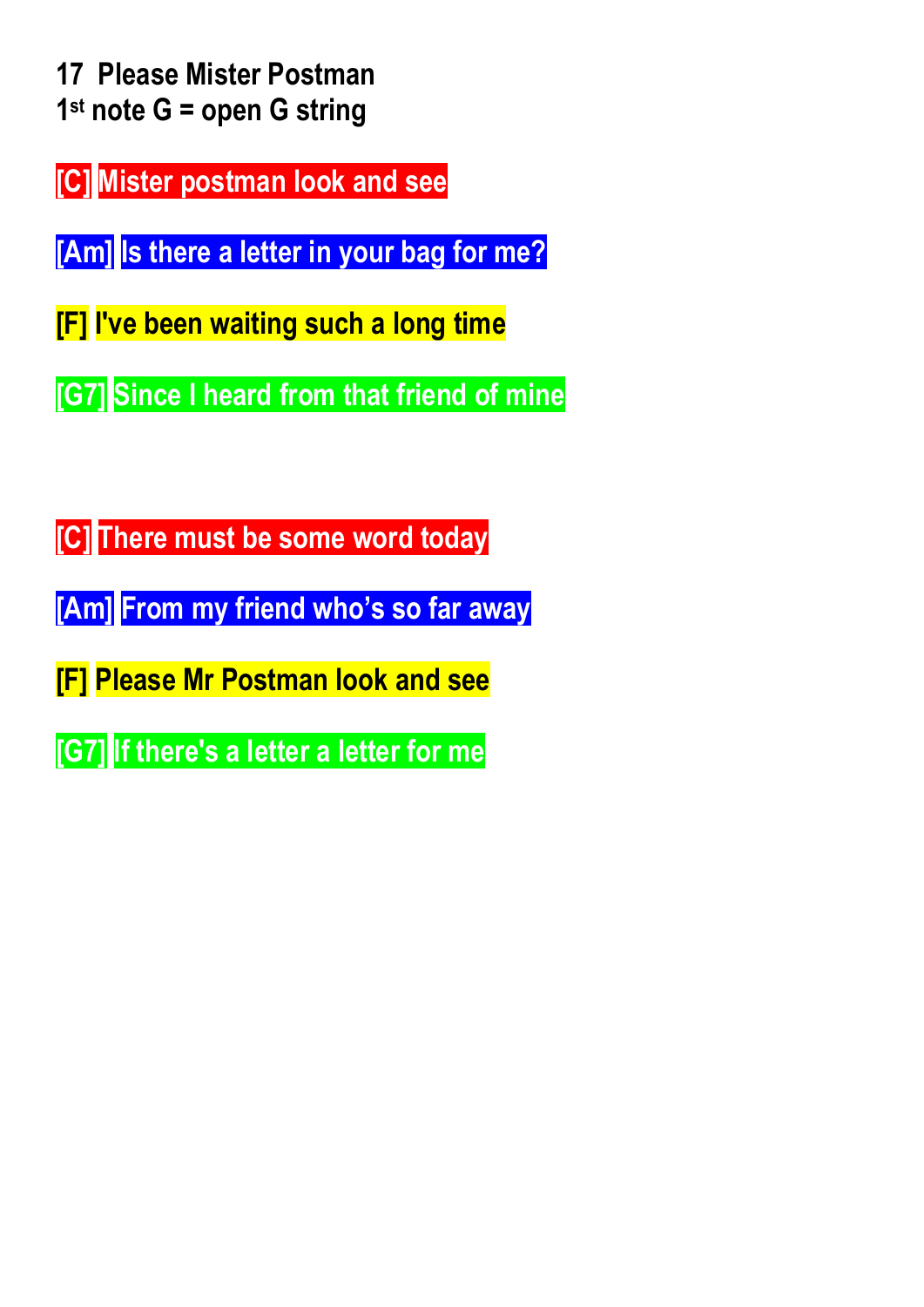**18 Polly Wolly Doodle [F] 1 st note F = E string 1st fret**

**[F] Oh I went down south for to see my gal**

**Sing Polly Wolly Doodle all the [C] day**

**My Sal she is a saucy gal**

**Sing Polly Wolly Doodle all the [F] day**

**[F] Fare thee well fare thee well**

**Fare thee well my fairy [C] fay**

**For I'm going to Lou'siana**

**For to see my Susy-anna**

**Singing Polly Wolly Doodle all the [F] day**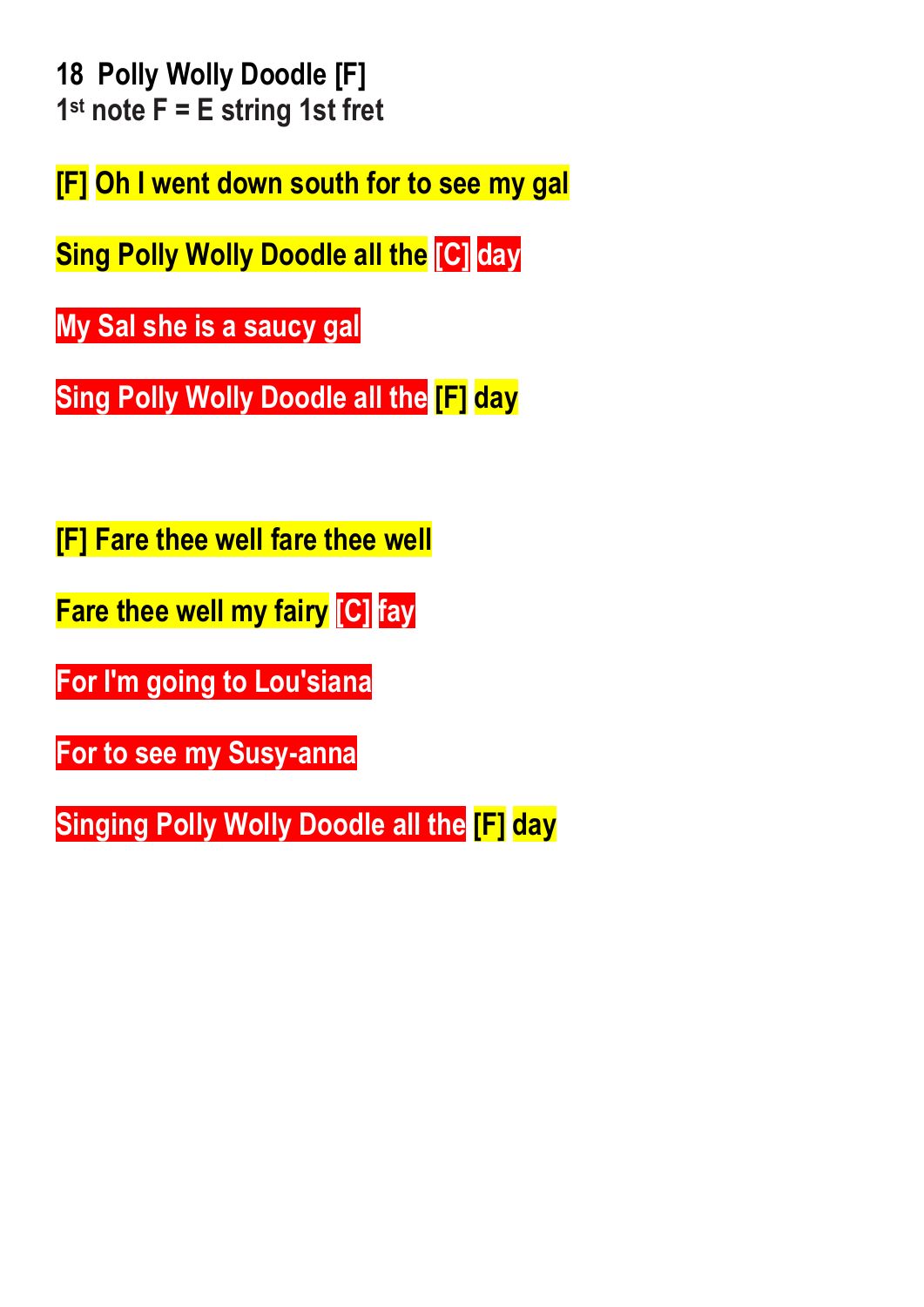**19 Polly Wolly Doodle [C] 1 st note C = open C string**

**[C] Oh I went down South for to see my gal**

**Sing Polly Wolly Doodle all the [G7] day**

**My Sal she is a saucy gal**

**Sing Polly Wolly Doodle all the [C] day**

**[C] Fare thee well fare thee well**

**Fare thee well my fairy [G7] fay**

**For I'm going to Lou'siana**

**For to see my Susy-anna**

**Singing Polly Wolly Doodle all the [C] day**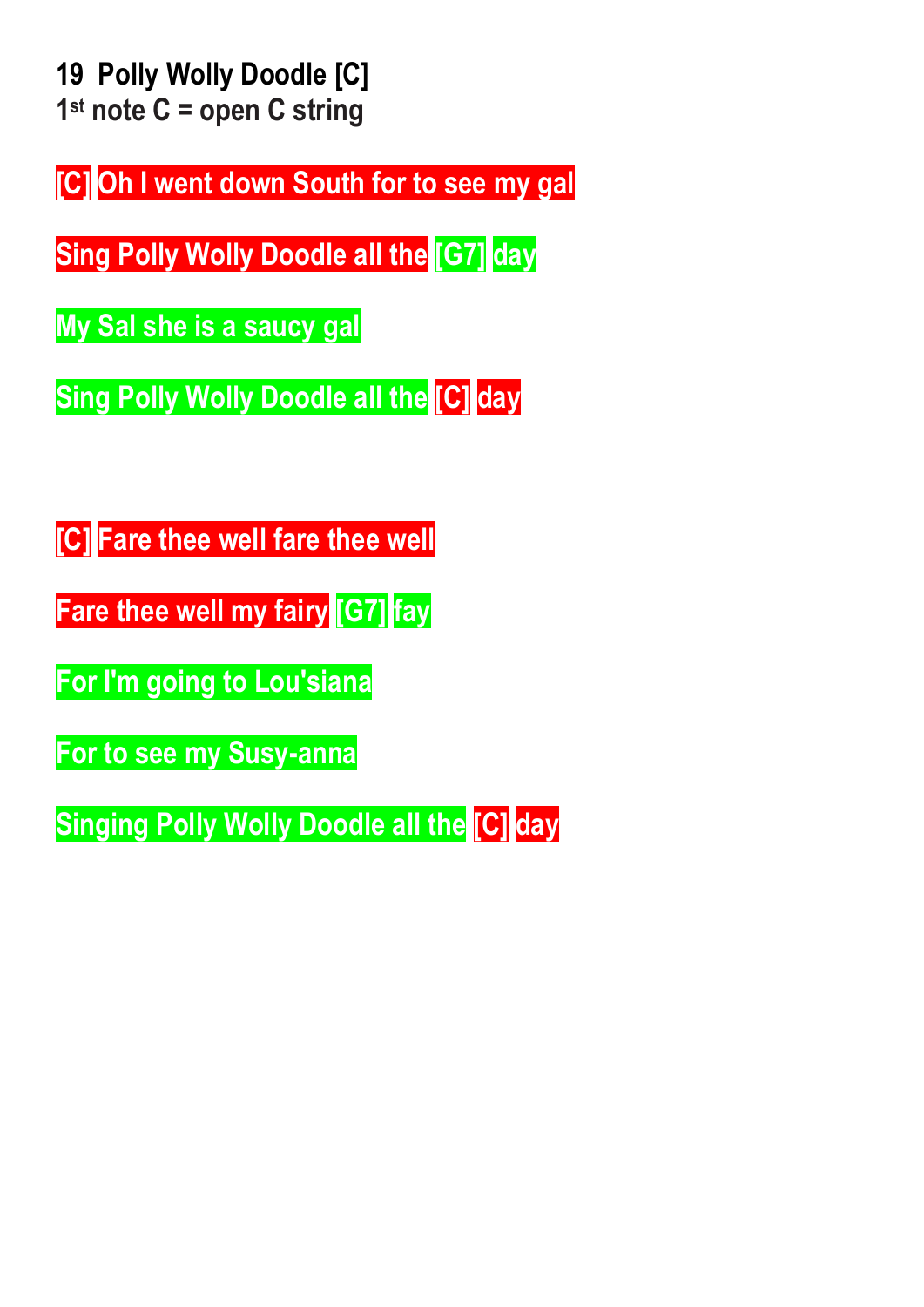**20 Rock-a My Soul [F] 1 st note A = open A string**

**[F] Rock-a my soul in the bosom of Abraham**

**[C] Rock-a my soul in the bosom of Abraham**

**[F] Rock-a my soul in the bosom of Abraham**

**[C] O rock-a my [F] soul!**

**[F] So high can't get over it**

**[C] So low can't get under it**

**[F] So wide can't get 'round it**

**[C] O rock-a my [F] soul!**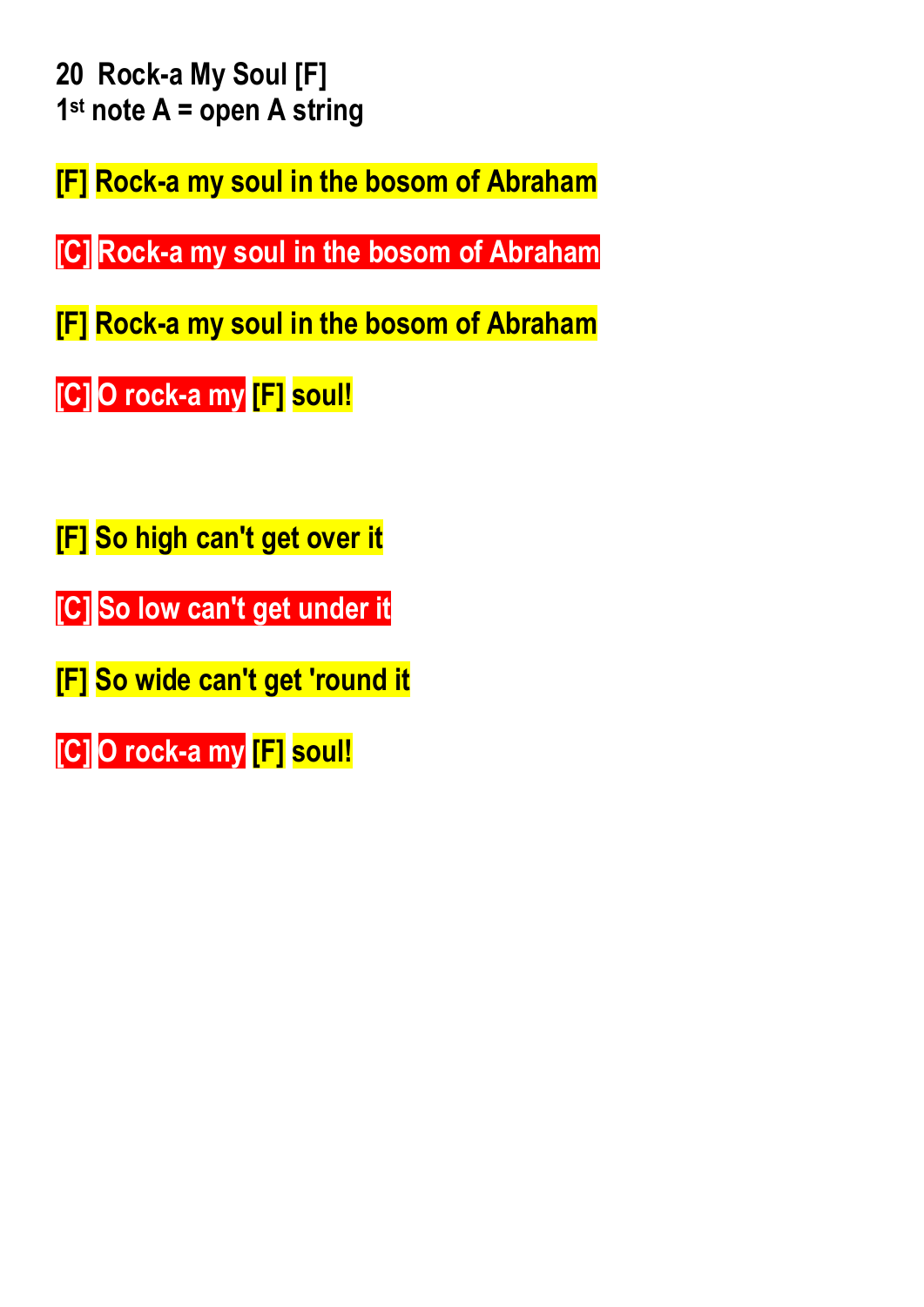**21 Rock-a My Soul [C] 1 st note E = open E string**

**[C] Rock-a my soul in the bosom of Abraham**

**[G7] Rock-a my soul in the bosom of Abraham**

**[C] Rock-a my soul in the bosom of Abraham**

**[G7] O rock-a my [C] soul!**

**[C] So high can't get over it**

**[G7] So low can't get under it**

**[C] So wide can't get 'round it**

**[G7] O rock-a my [C] soul!**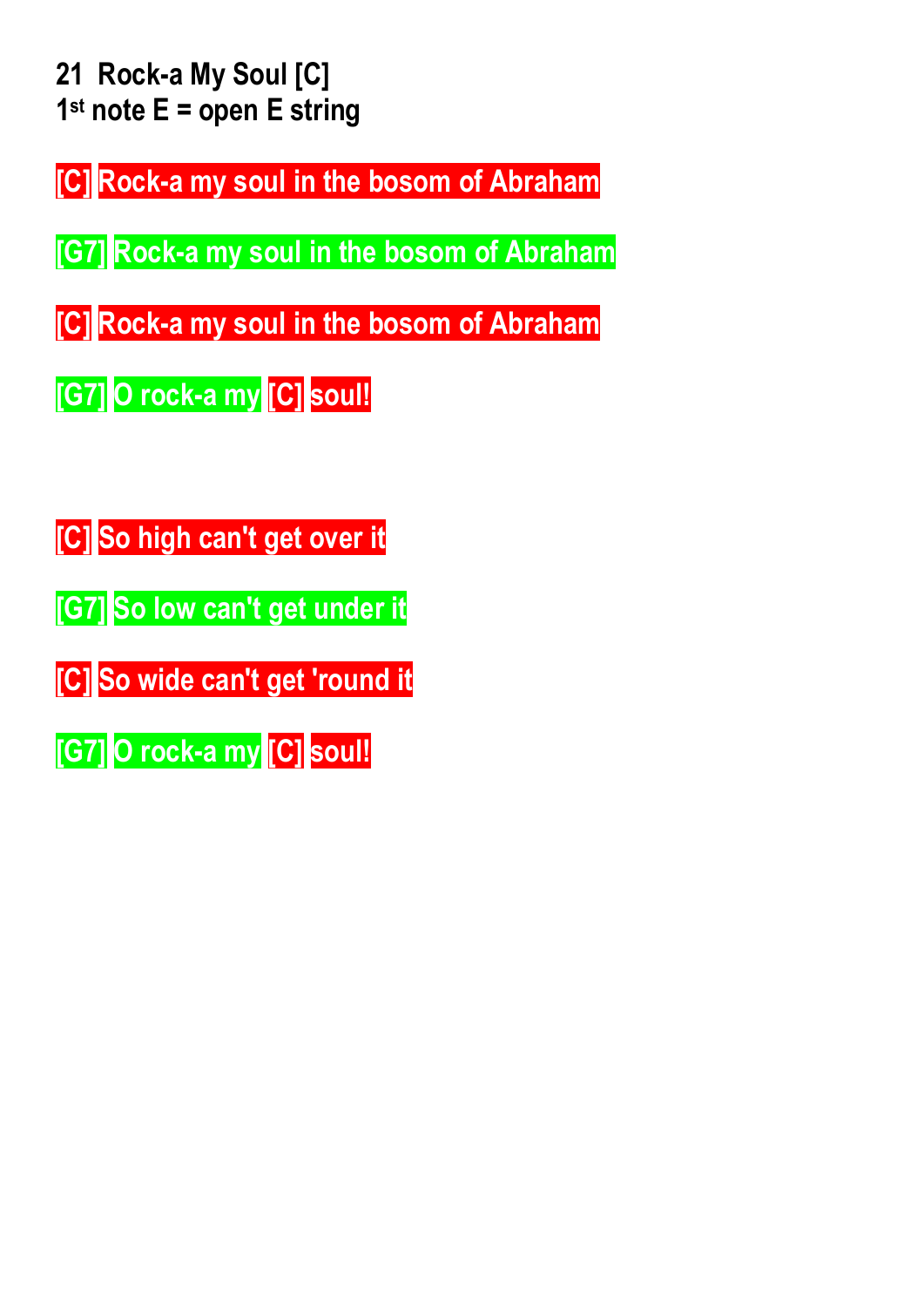**22 Row Row Row Your Boat [F] 1 st note F = E string 1st fret**

**[F] Row row row your boat**

**Gently down the stream**

**Merrily merrily merrily merrily**

**[C] Life is but a [F] dream**

**[F] Row row row your boat**

**Gently down the stream**

**If you see a crocodile**

**[C] Don't forget to [F] scream**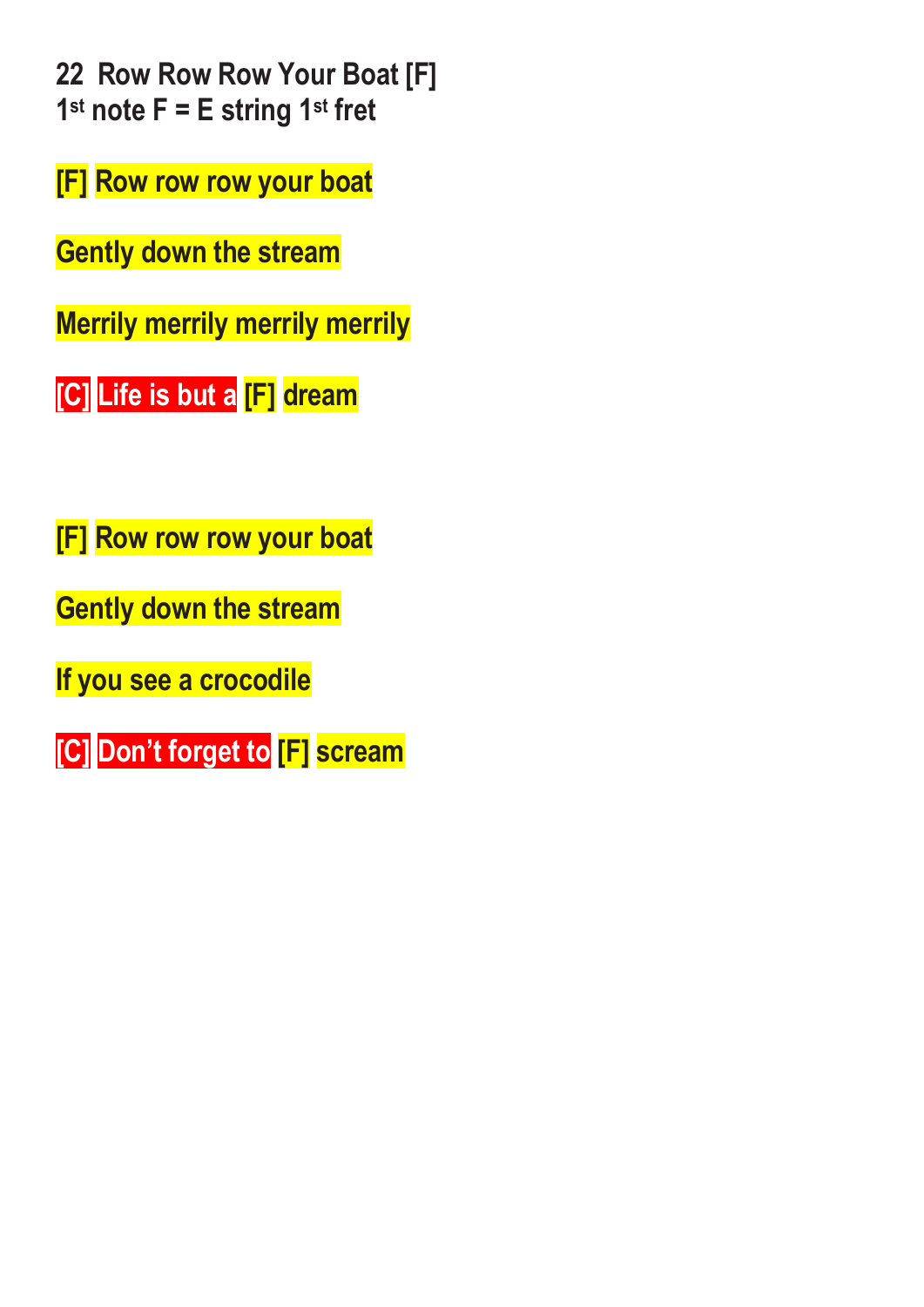**23 Row Row Row Your Boat [C] 1 st note C = open C string**

**[C] Row row row your boat**

**Gently down the stream**

**Merrily merrily merrily merrily**

**[G7] Life is but a [C] dream**

**[C] Row row row your boat**

**Gently down the stream**

**If you see a crocodile**

**[G7] Don't forget to [C] scream**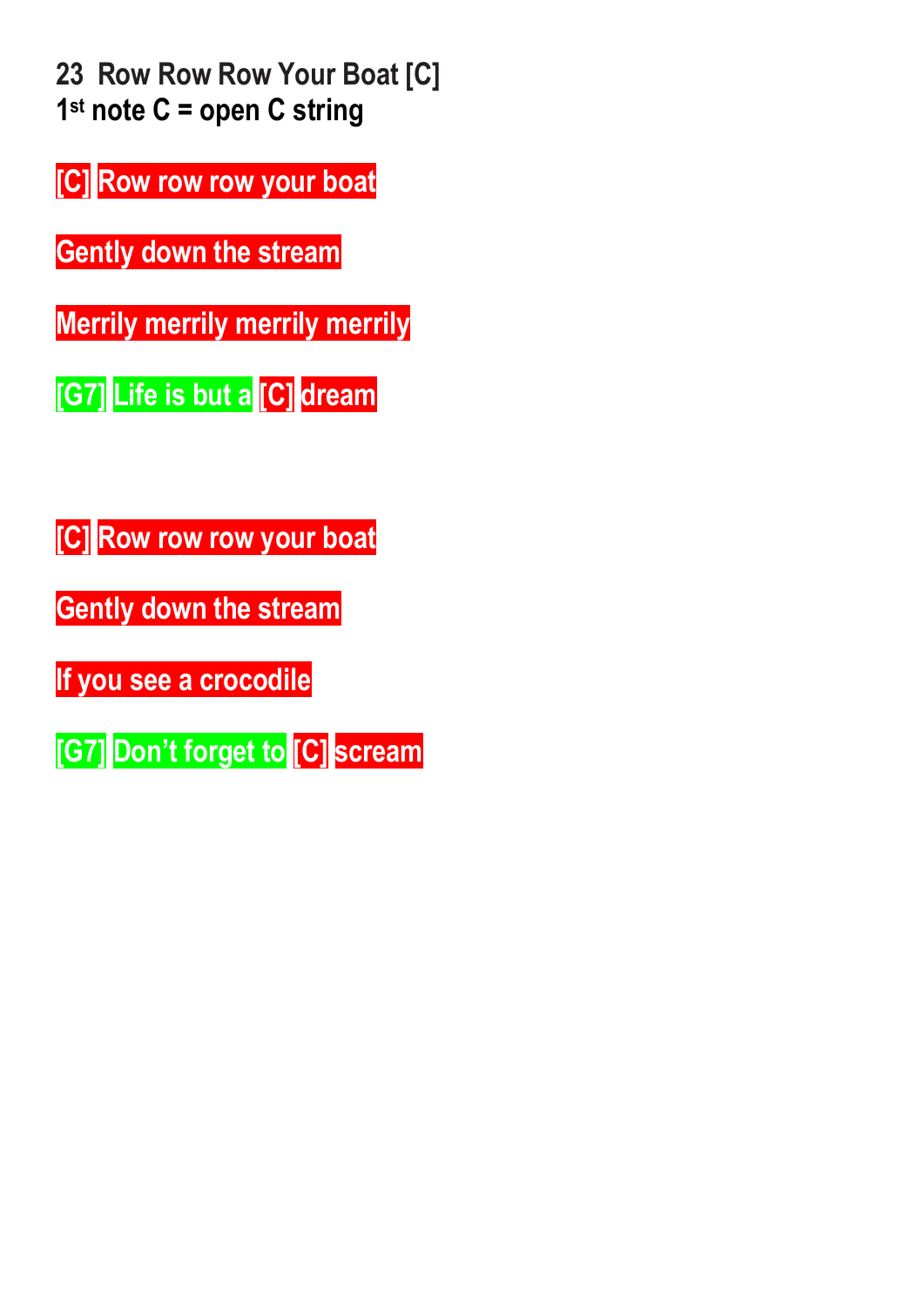**24 Skip to My Lou [F] 1 st note A = open A string**

**[F] Flies in the buttermilk shoo fly shoo**

**[C] Flies in the buttermilk shoo fly shoo**

**[F] Flies in the buttermilk shoo fly shoo**

**[C] Skip to my lou my [F] darling**

**[F] Lou lou skip to my lou**

**[C] Lou lou skip to my lou**

**[F] Lou lou skip to my lou**

**[C] Skip to my lou my [F] darling**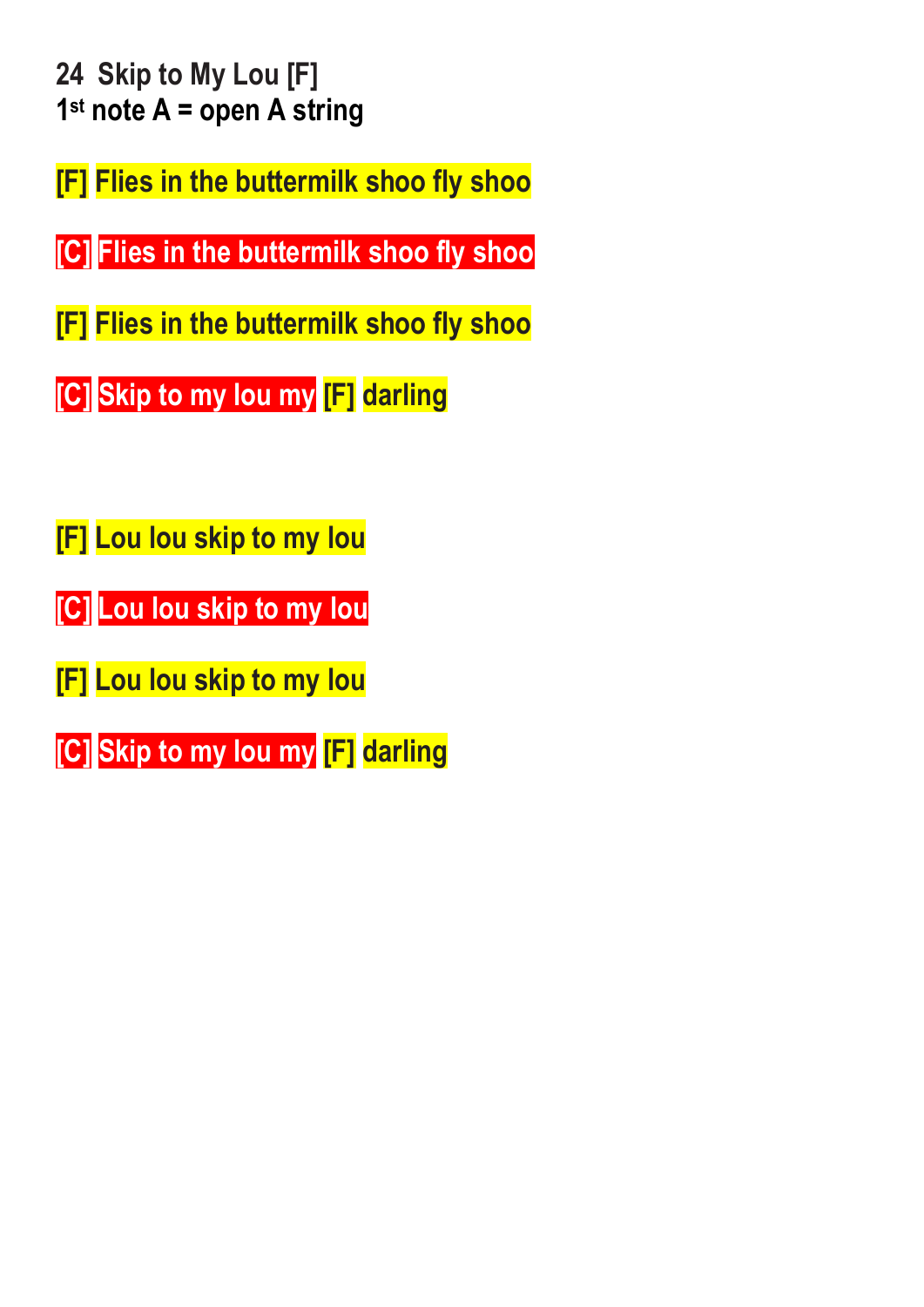**25 Skip to My Lou [C] 1 st note E = open E string**

**[C] Flies in the buttermilk shoo fly shoo**

**[G7] Flies in the buttermilk shoo fly shoo**

**[C] Flies in the buttermilk shoo fly shoo**

**[G7] Skip to my lou my [C] darling** 

**[C] Lou lou skip to my lou**

**[G7] Lou lou skip to my lou**

**[C] Lou lou skip to my lou**

**[G7] Skip to my lou my [C] darling**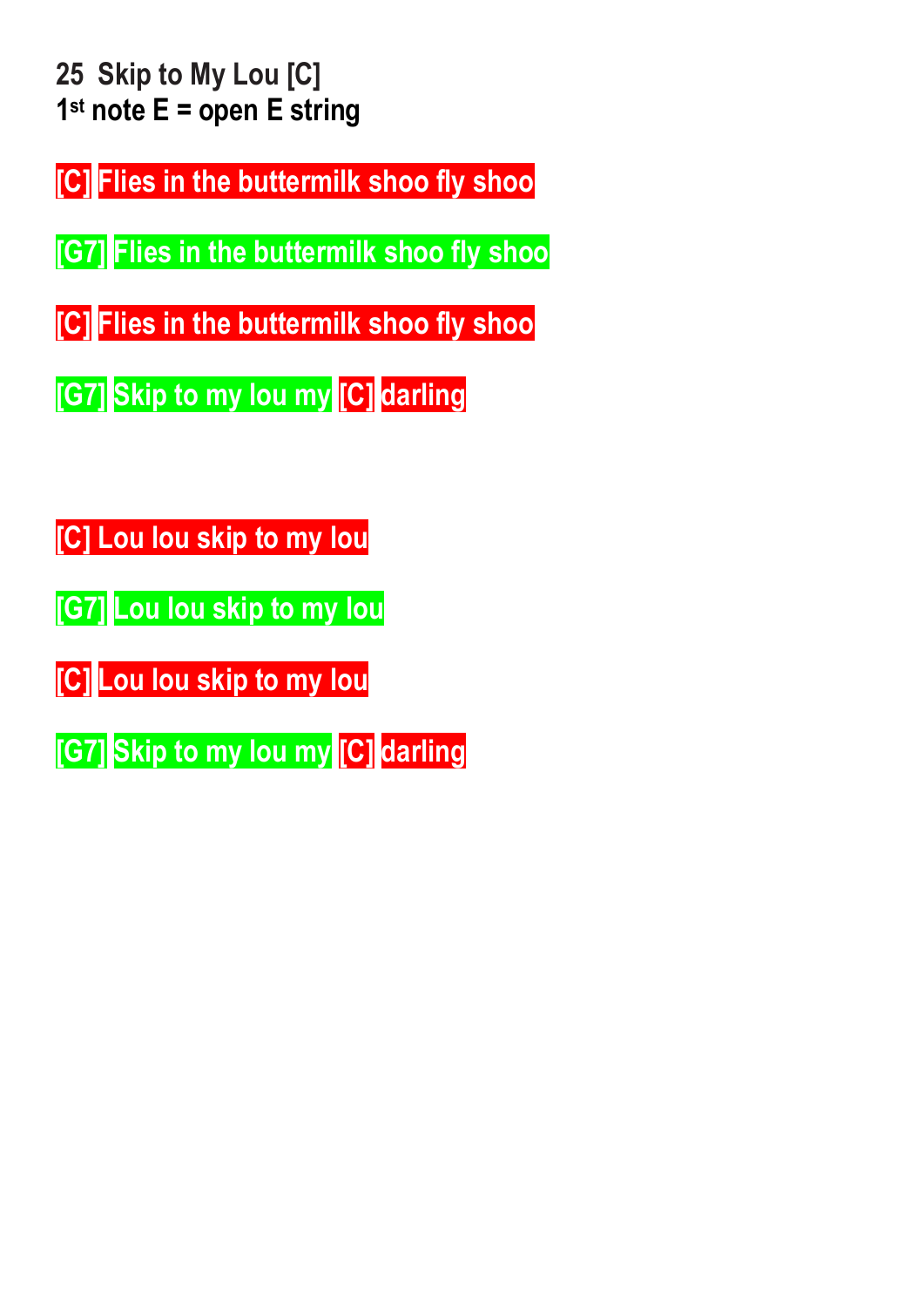**26 Twist and Shout 1st note F = E string 1st fret**

**[G7] Well shake it up [C] baby now [F] shake it up [G7] baby**

**Twist and [C] shout [F] twist and [G7] shout**

**C'mon c'mon c'mon c'mon [C] baby now [F] come on [G7] baby**

**Come on and work it on [C] out [F] work it on [G7] out**

**Well work it on [C] out honey [F] work it on [G7] out**

**You know you look so [C] good [F] look so [G7] good**

**You know you got me [C] goin' now [F] got me [G7] goin'**

**Just like I knew you [C] would like I [F] knew you [G7] would**